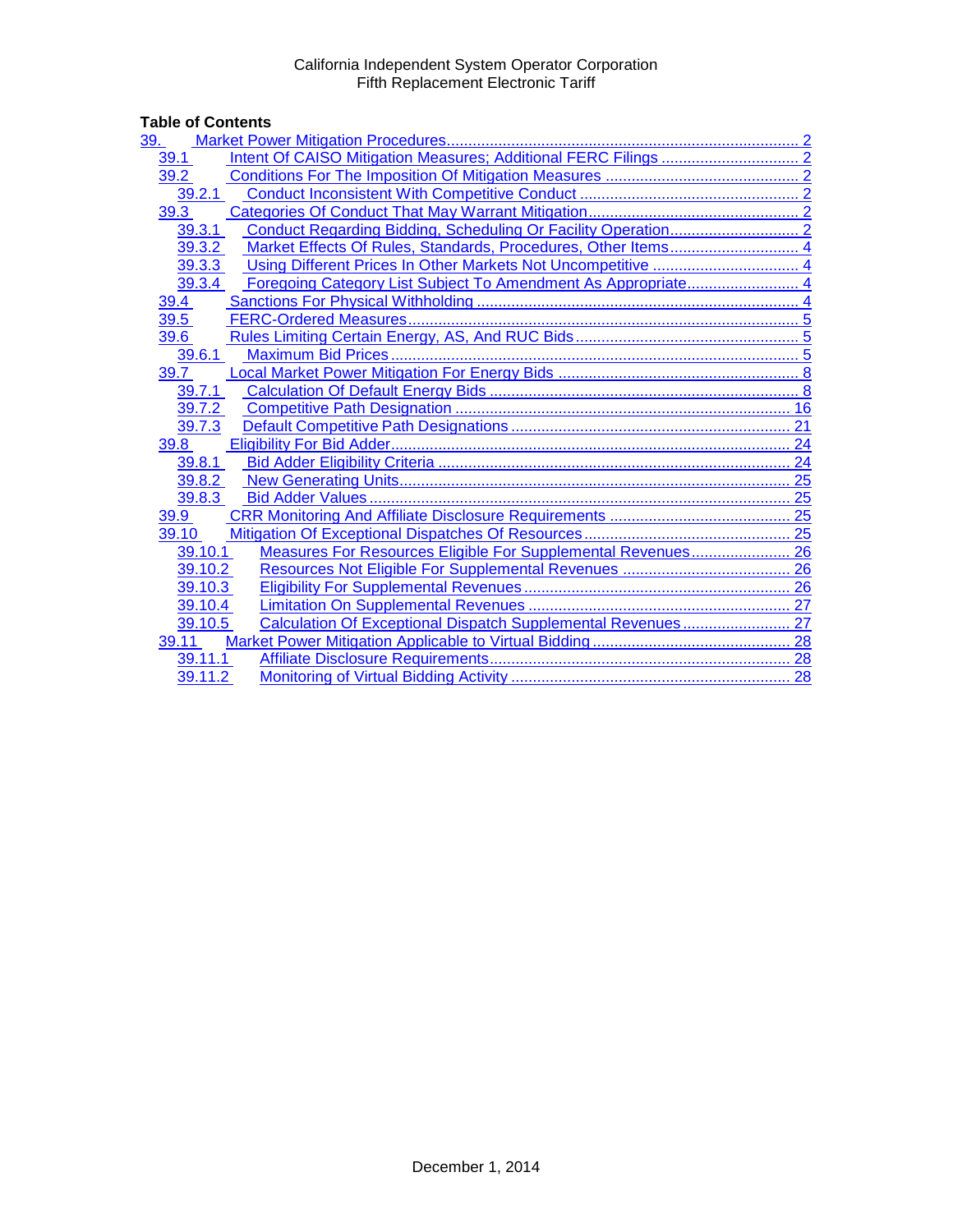#### <span id="page-1-0"></span>**39. Market Power Mitigation Procedures**

# <span id="page-1-1"></span>**39.1 Intent Of CAISO Mitigation Measures; Additional FERC Filings**

These CAISO market power mitigation measures ("Mitigation Measures") are intended to provide the means for the CAISO to mitigate the market effects of any conduct that would substantially distort competitive outcomes in the CAISO Markets while avoiding unnecessary interference with competitive price signals. These Mitigation Measures are intended to minimize interference with an open and competitive market, and thus to permit, to the maximum extent practicable, price levels to be determined by competitive forces under the prevailing market conditions. To that end, the Mitigation Measures authorize the mitigation only of specific conduct identified through explicit procedures specified below. In addition, the CAISO shall monitor the markets it administers for conduct that it determines constitutes an abuse of market power but is not addressed by the market power mitigation procedures specified below. If the CAISO identifies any such conduct, it shall make a filing under Section 205 of the Federal Power Act, 16 U.S.C. § 824d, with FERC requesting authorization to apply appropriate mitigation measures. Any such filing shall identify the particular conduct the CAISO believes warrants mitigation, shall propose a specific mitigation measure for the conduct, and shall set forth the CAISO's justification for imposing that mitigation measure.

# <span id="page-1-2"></span>**39.2 Conditions For The Imposition Of Mitigation Measures**

# <span id="page-1-3"></span>**39.2.1 Conduct Inconsistent With Competitive Conduct**

In general, the CAISO shall consider a Market Participant's conduct to be inconsistent with competitive conduct if the conduct would not be in the economic interest of the Market Participant in the absence of market power. The categories of conduct that are inconsistent with competitive conduct include, but may not be limited to, the four categories of conduct specified in Section 39.3 below.

# <span id="page-1-4"></span>**39.3 Categories Of Conduct That May Warrant Mitigation**

# <span id="page-1-5"></span>**39.3.1 Conduct Regarding Bidding, Scheduling Or Facility Operation**

Mitigation Measures may be applied to bidding, scheduling or operation of an Electric Facility or as specified in Section 39.3.1. The following categories of conduct, whether by a single firm or by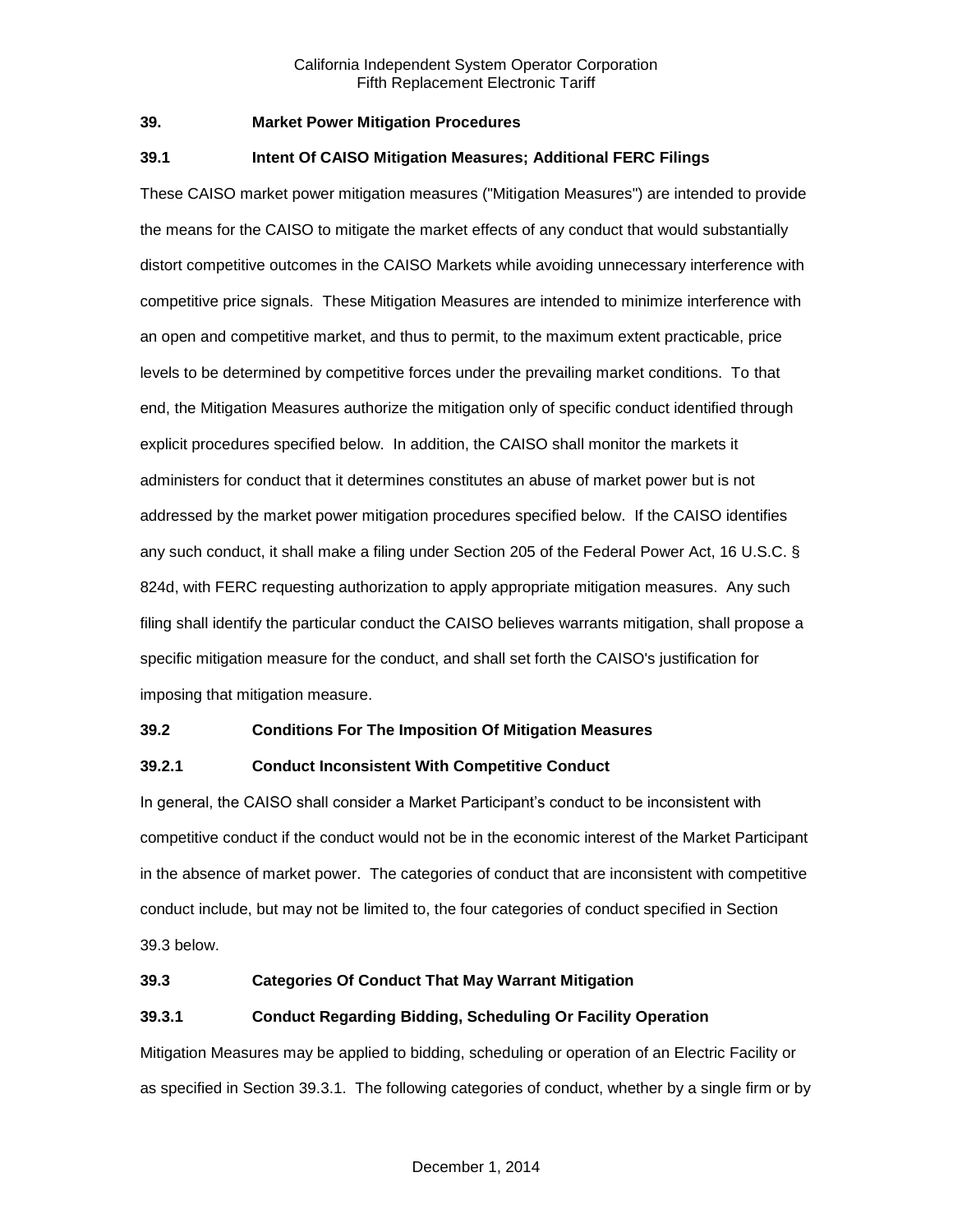multiple firms acting in concert, may cause a material effect on prices or generally the outcome of the CAISO Markets if exercised from a position of market power. Accordingly, the CAISO shall monitor the CAISO Markets for the following categories of conduct, and shall impose appropriate Mitigation Measures if such conduct is detected and the other applicable conditions for the imposition of Mitigation Measures are met:

- (1) Physical withholding of an Electric Facility, in whole or in part, that is, not offering to sell or schedule the output of or services provided by an Electric Facility capable of serving a CAISO Market. Such withholding may include, but not be limited to: (i) falsely declaring that an Electric Facility has been forced out of service or otherwise become totally or partially unavailable, (ii) refusing to offer Bids for an Electric Facility when it would be in the economic interest, absent market power, of the withholding entity to do so, (iii) declining Bids called upon by the CAISO (unless the CAISO is informed in accordance with established procedures that the relevant resource for which the Bid is submitted has undergone a forced outage or derate), or (iv) operating a Generating Unit in Real-Time to produce an output level that is less than the Dispatch Instruction.
- (2) Economic withholding of an Electric Facility, that is, submitting Bids for an Electric Facility that are unjustifiably high (relative to known operational characteristics and/or the known operating cost of the resource) so that: (i) the Electric Facility is not or will not be dispatched or scheduled, or (ii) the Bids will set LMPs.
- (3) Uneconomic production from an Electric Facility, that is, increasing the output of an Electric Facility to levels that would otherwise be uneconomic in order to cause, and obtain benefits from, a Transmission Constraint.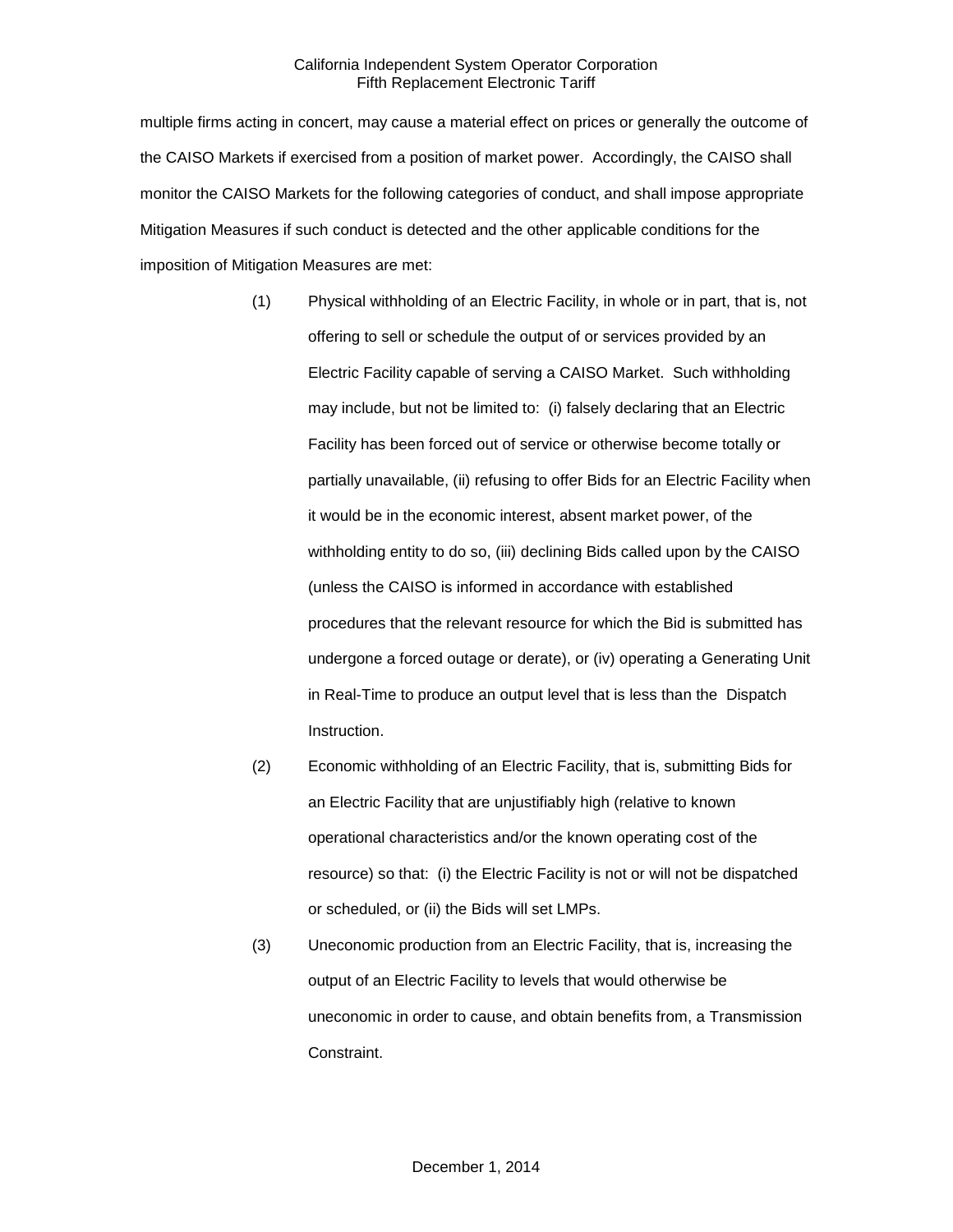(4) Bidding practices that distort prices or uplift charges away from those expected in a competitive market, such as registering Start-Up Cost and Minimum Load Cost data or submitting Bid Costs on behalf of an Electric Facility that are unjustifiably high (relative to known operational characteristics and/or the known operating cost of the resource) or misrepresenting the physical operating capabilities of an Electric Facility resulting in uplift payments or prices significantly in excess of actual costs.

# <span id="page-3-0"></span>**39.3.2 Market Effects Of Rules, Standards, Procedures, Other Items**

Mitigation Measures may also be imposed to mitigate the market effects of a rule, standard, procedure, design feature, or known software imperfection of a CAISO Market that allows a Market Participant to manipulate market prices or otherwise impair the efficient operation of that market, pending the revision of such rule, standard, procedure design feature, or software defect to preclude such manipulation of prices or impairment of efficiency.

# <span id="page-3-1"></span>**39.3.3 Using Different Prices In Other Markets Not Uncompetitive**

Taking advantage of opportunities to sell at a higher price or buy at a lower price in a market other than a CAISO Market shall not be deemed a form of withholding or otherwise inconsistent with competitive conduct.

# <span id="page-3-2"></span>**39.3.4 Foregoing Category List Subject To Amendment As Appropriate**

The CAISO shall monitor CAISO Markets for other categories of conduct, whether by a single firm or by multiple firms acting in concert, that have material effects on prices in a CAISO Market or other payments. The CAISO shall seek to amend the foregoing list as may be appropriate to include any such conduct that would substantially distort or impair the competitiveness of any of the CAISO Markets.

# <span id="page-3-3"></span>**39.4 Sanctions For Physical Withholding**

The CAISO may report a Market Participant the CAISO determines to have engaged in physical withholding, including providing the CAISO false information regarding derating or outage of an Electric Facility, to the Federal Energy Regulatory Commission in accordance with Section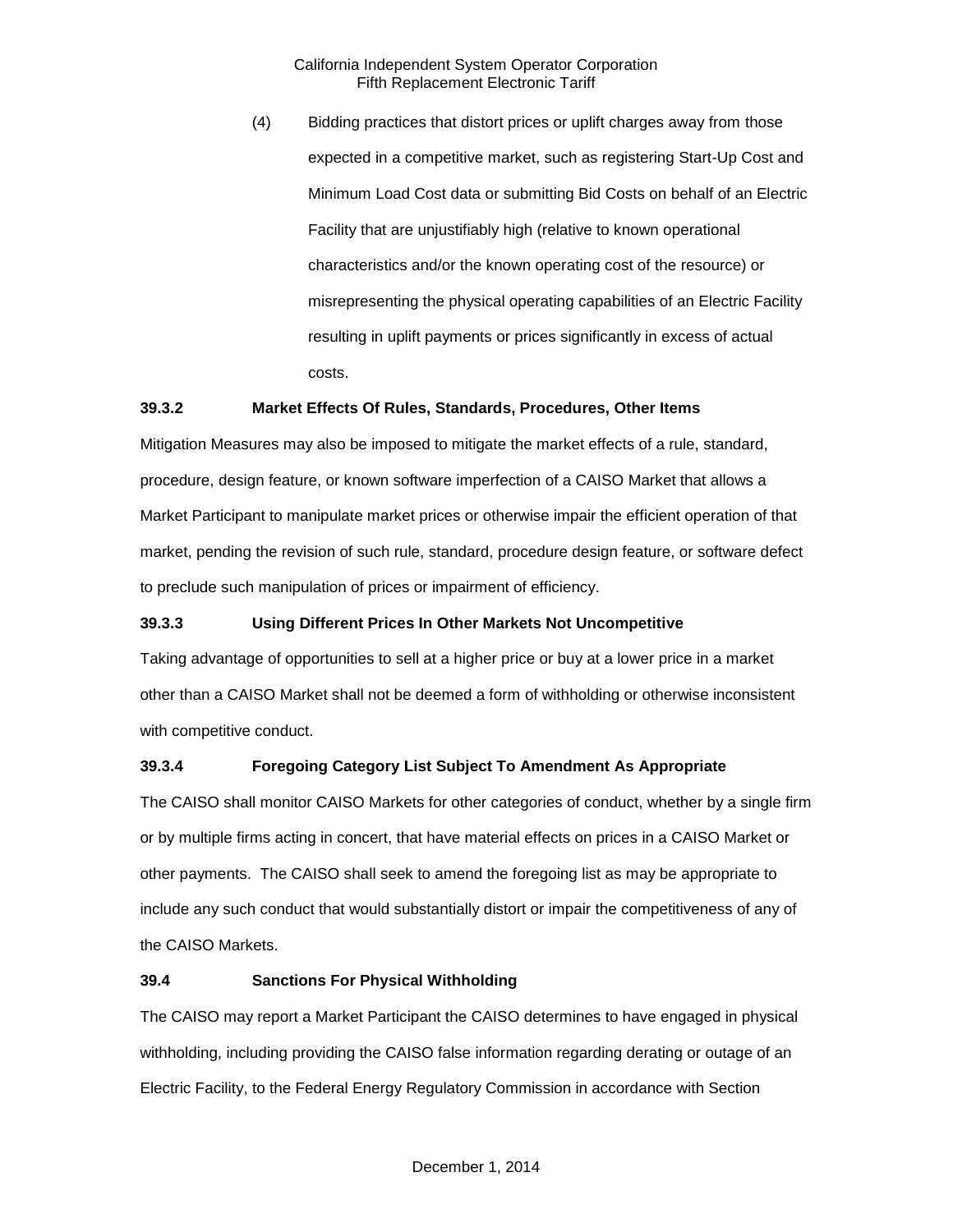9.3.10.5. In addition, a Market Participant that fails to operate a Generating Unit in conformance with CAISO Dispatch Instructions shall be subject to the penalties set forth in Section 11.23.

# <span id="page-4-0"></span>**39.5 FERC-Ordered Measures**

In addition to any mitigation measures specified above, the CAISO shall administer, and apply when appropriate in accordance with their terms, such other mitigation measures as it may be directed to implement by order of the FERC.

# <span id="page-4-1"></span>**39.6 Rules Limiting Certain Energy, AS, And RUC Bids**

# <span id="page-4-2"></span>**39.6.1 Maximum Bid Prices**

Notwithstanding any other provision of this CAISO Tariff, maximum Bid price provisions of Section 39 shall apply to limit, Energy Bids, RUC Availability Bids, and Ancillary Service Bids as specified below.

# **39.6.1.1 Maximum Price for Energy Bids**

For the twelve (12) months following the effective date of this Section, the maximum Energy Bid prices shall be \$500/MWh. After the twelfth month following the effective date of this Section, the maximum Energy Bid price shall be \$750/MWh. After the twenty-fourth month following the effective date of this Section, the maximum Energy Bid price shall be \$1,000/MWh.

# **39.6.1.2 Maximum RUC Availability Bid Prices**

The maximum RUC Availability Bid price shall be \$250/MW/h.

# **39.6.1.3 Maximum Ancillary Services Bid Prices**

The maximum level for Ancillary Services Bid prices shall be \$250/MWh.

# **39.6.1.3.1 Maximum Regulation Mileage Bid Price**

The maximum Mileage Bid price shall be \$50.

# **39.6.1.4 Minimum Bid Price for Energy Bids**

The minimum Energy Bid price shall be negative \$150/MWh. These rules apply to all Energy Bids, including Virtual Bids.

# **39.6.1.5 Minimum Bid Price for Ancillary and RUC Bids**

Ancillary Service Bids and RUC Availability Bids submitted into CAISO markets must have Bid prices not less than \$0/MW/h.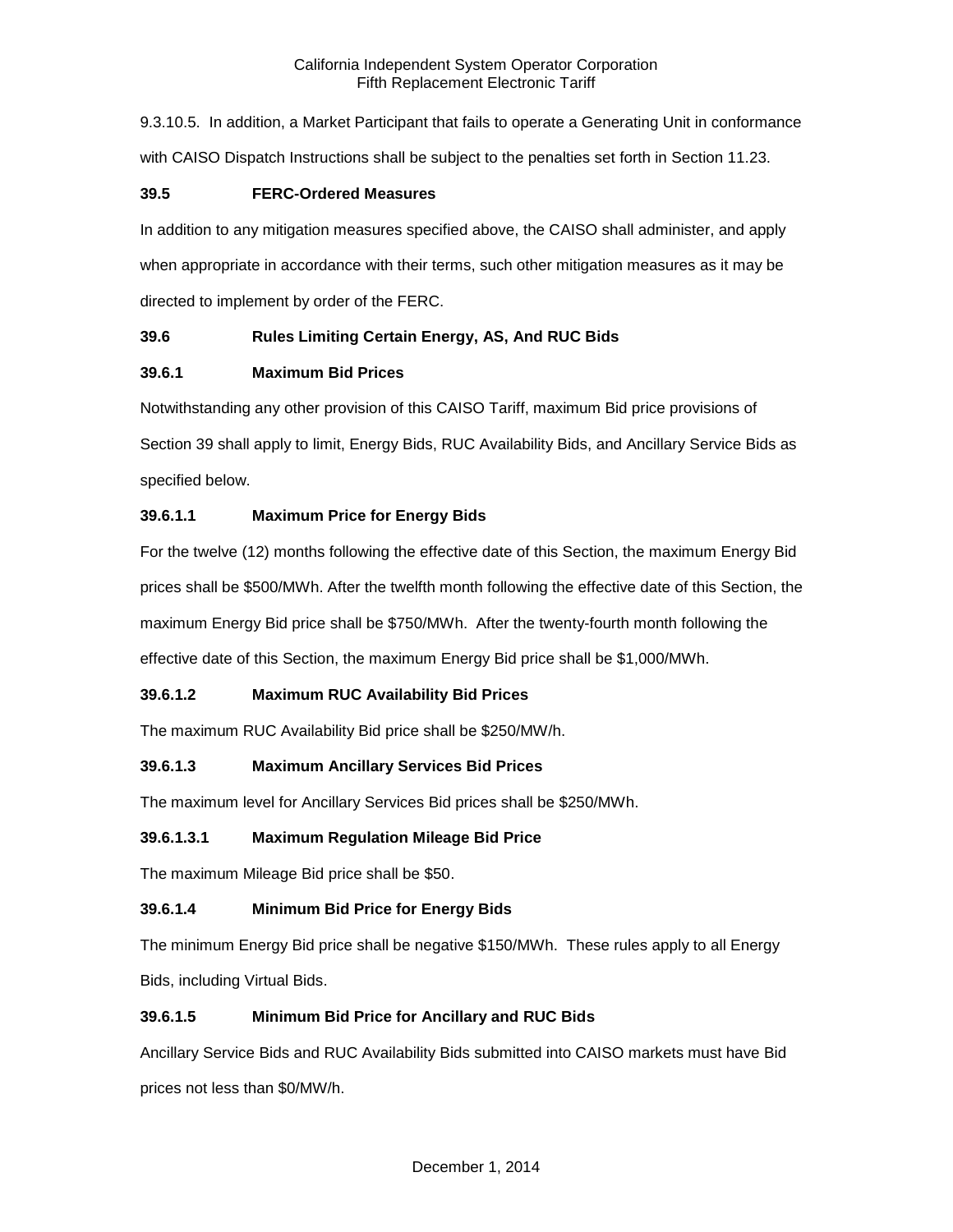# **39.6.1.5.1 Minimum Regulation Mileage Bid Prices**

Regulation Mileage Bids submitted into CAISO markets must have Bid prices not less than \$0.

# **39.6.1.6 Maximum Start-Up Cost and Minimum Load Cost Registered Cost Values**

The maximum Start-Up Cost and Minimum Load Cost values registered in the Master File by Scheduling Coordinators for resources that are eligible and elect to use the Registered Cost methodology in accordance with Section 30.4 will be limited to 150% of the Projected Proxy Cost. The Projected Proxy Cost for natural gas-fired resources will include a gas price component, a major maintenance expense component, if available, a volumetric Grid Management Charge component, and, if eligible, a projected Greenhouse Gas Allowance Price component calculated as set forth in this Section 39.6.1.6. The Projected Proxy Cost for non-natural gas-fired resources will be based on costs provided to the CAISO pursuant to Section 30.4.1.1.2, a major maintenance expense component, if available, a volumetric Grid Management Charge component, and, if eligible, a projected Greenhouse Gas Allowance Price component calculated as set forth in this Section 39.6.1.6.

# **39.6.1.6.1 Gas Price Component of Projected Proxy Cost**

For natural gas-fired resources, the CAISO will calculate a gas price to be used in establishing maximum Start-Up Costs and Minimum Load Costs after the twenty-first day of each month and post it on the CAISO Website by the end of each calendar month. The price will be applicable for Scheduling Coordinators for natural gas-fired Use-Limited Resources electing to use the Registered Cost methodology until a new gas price is calculated and posted on the CAISO Website. The gas price will be calculated as follows:

- (1) Daily closing prices for monthly natural gas futures contracts at Henry Hub for the next calendar month are averaged over the first twenty-one (21) days of the month, resulting in a single average for the next calendar month.
- (2) Daily prices for futures contracts for basis swaps at identified California delivery points, are averaged over the first twenty-one (21) days of the month for the identified California delivery points as set forth in the Business Practice Manual.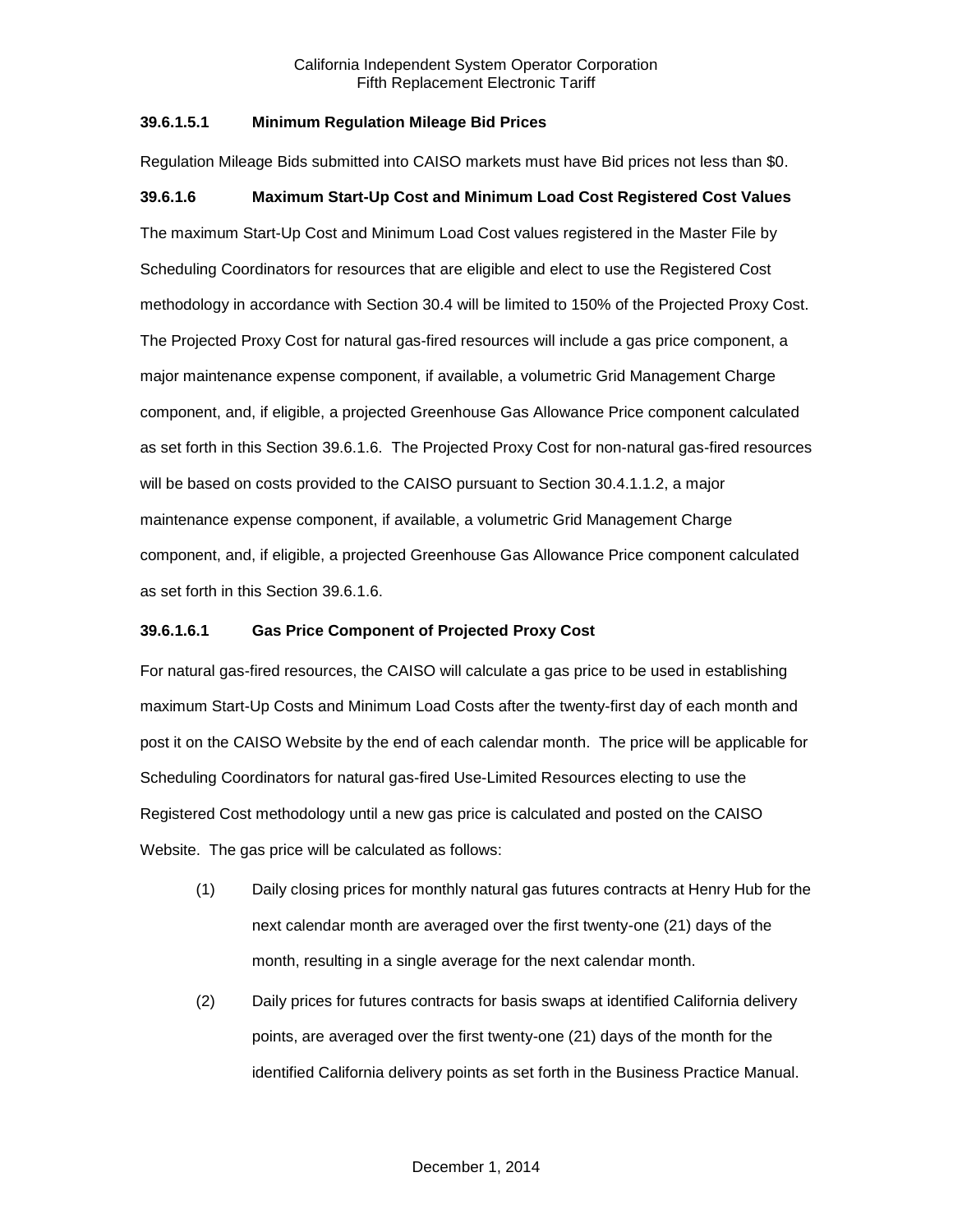- (3) For each of the California delivery points, the average Henry Hub and basis swap prices are combined and will be used as the baseline gas price applicable for calculating the caps for Start-Up and Minimum Load costs for Use-Limited Resources electing to use the Registered Cost methodology. The most geographically appropriate will apply to a particular resource.
- (4) The applicable intra-state gas transportation charge as set forth in the Business Practice Manual will be added to the baseline gas price for each Use-Limited Resource that elects to use the Registered Cost methodology to create a final gas price for calculating the caps for Start-Up and Minimum Load Costs for each such resource.

For non-natural gas-fired resources, the Projected Proxy Costs for Start-Up Costs and Minimum Load Costs will be calculated using the information contained in the Master File used for calculating the Proxy Cost, as set forth in the Business Practice Manual.

## **39.6.1.6.2 Projected Greenhouse Gas Allowance Price**

For resources that are registered with the California Air Resources Board as having a greenhouse gas compliance obligation, the CAISO will calculate a projected Greenhouse Gas Allowance Price component to be used in establishing maximum Start-Up Costs and Minimum Load Costs after the twenty-first day of each month and will post it on the CAISO Website by the end of that month. The projected Greenhouse Gas Allowance Price component will be applicable for Scheduling Coordinators on behalf of eligible Use-Limited Resources electing to use the Registered Cost methodology until a new projected Greenhouse Gas Allowance Price component is calculated and posted on the CAISO Website. The projected Greenhouse Gas Allowance Price component will be calculated by averaging the applicable daily Greenhouse Gas Allowance Prices calculated over the first twenty (20) days of the month using the methodology set forth in Section 39.7.1.1.1.4.

# **39.6.1.6.3 Major Maintenance Expense Component**

The major maintenance expense component is determined based on the process set forth in Section 30.4.1.1.4.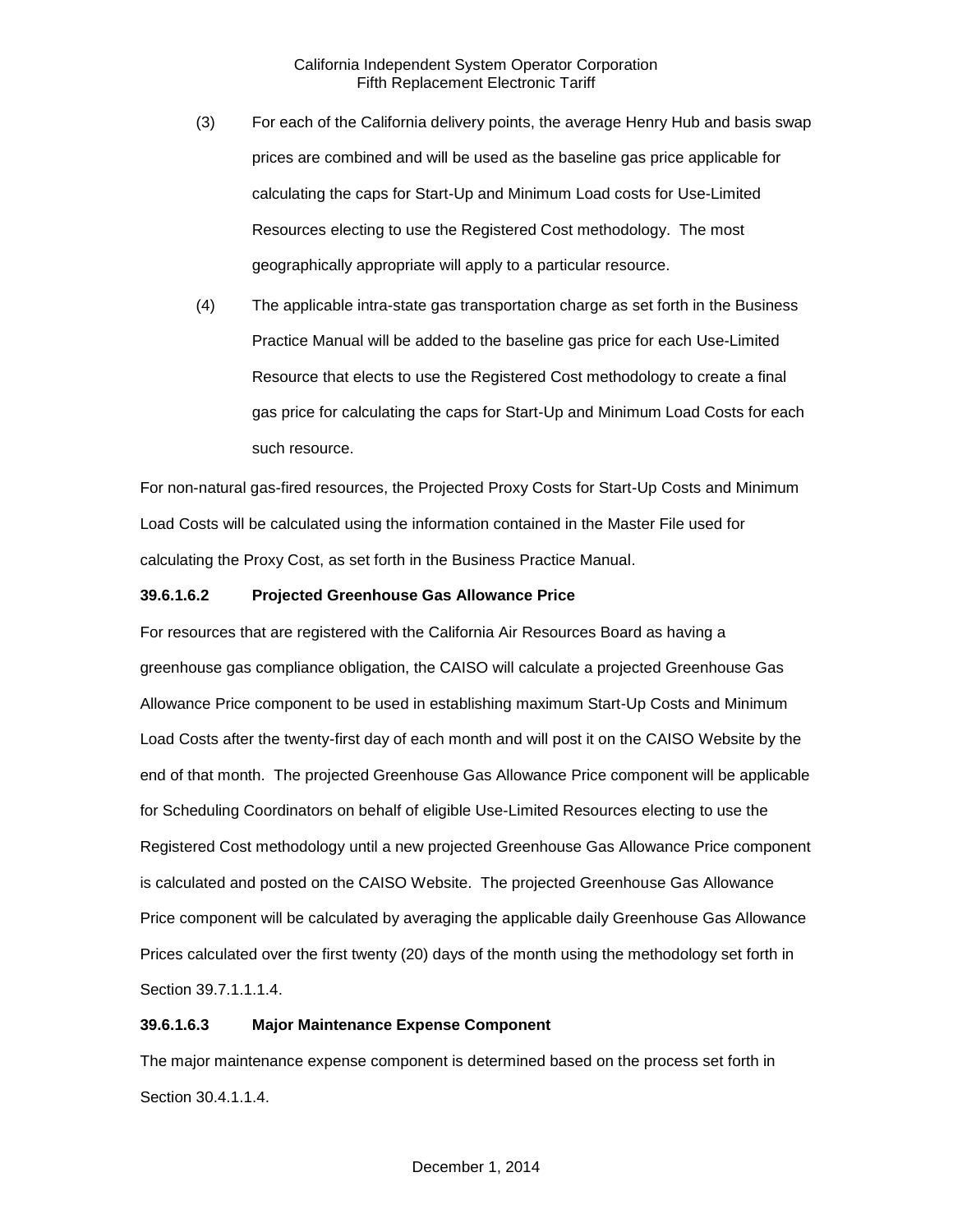# **39.6.1.6.4 Volumetric Grid Management Charge Component**

The volumetric Grid Management Charge component is set forth in Sections 39.7.1.1.1.1 and 39.7.1.1.1.2.

## <span id="page-7-0"></span>**39.7 Local Market Power Mitigation For Energy Bids**

Local Market Power Mitigation is based on the assessment and designation of Transmission Constraints as competitive or non-competitive pursuant to Section 39.7.2. The local market power mitigation processes are described in Section 31.2 for the DAM and Sections 34.1.5 for the RTM.

# <span id="page-7-1"></span>**39.7.1 Calculation Of Default Energy Bids**

Default Energy Bids shall be calculated by the CAISO, for the on-peak hours and off-peak hours for both the DAM and RTMs, pursuant to one of the methodologies described in this Section. The Scheduling Coordinator for each Generating Unit owner or Participating Load must rank order the following options of calculating the Default Energy Bid starting with its preferred method. The Scheduling Coordinator must provide the data necessary for determining the Variable Costs unless the Negotiated Rate Option precedes the Variable Cost Option in the rank order, in which case the Scheduling Coordinator must have a negotiated rate established with the Independent Entity charged with calculating the Default Energy Bid. If no rank order is specified for a Generating Unit or Participating Load, then the default rank order of (1) Variable Cost Option, (2) Negotiated Rate Option, (3) LMP Option will be applied. For the first ninety (90) days after changes to resource status and MSG Configurations as specified in Section 27.8.3, including the first ninety (90) days after the effective date of Section 27.8.3, the Default Energy Bid option for the resource is limited to the Negotiated Rate Option or the Variable Cost Option.

# **39.7.1.1 Variable Cost Option**

For natural gas-fueled units, the Variable Cost Option will calculate the Default Energy Bid by adding incremental cost (comprised of incremental fuel cost plus a volumetric Grid Management Charge adder plus a greenhouse gas cost adder if applicable) with variable operation and maintenance cost, adding ten percent (10%) to the sum, and adding a Bid Adder if applicable. For non-natural gas-fueled units, the Variable Cost Option will calculate the Default Energy Bid by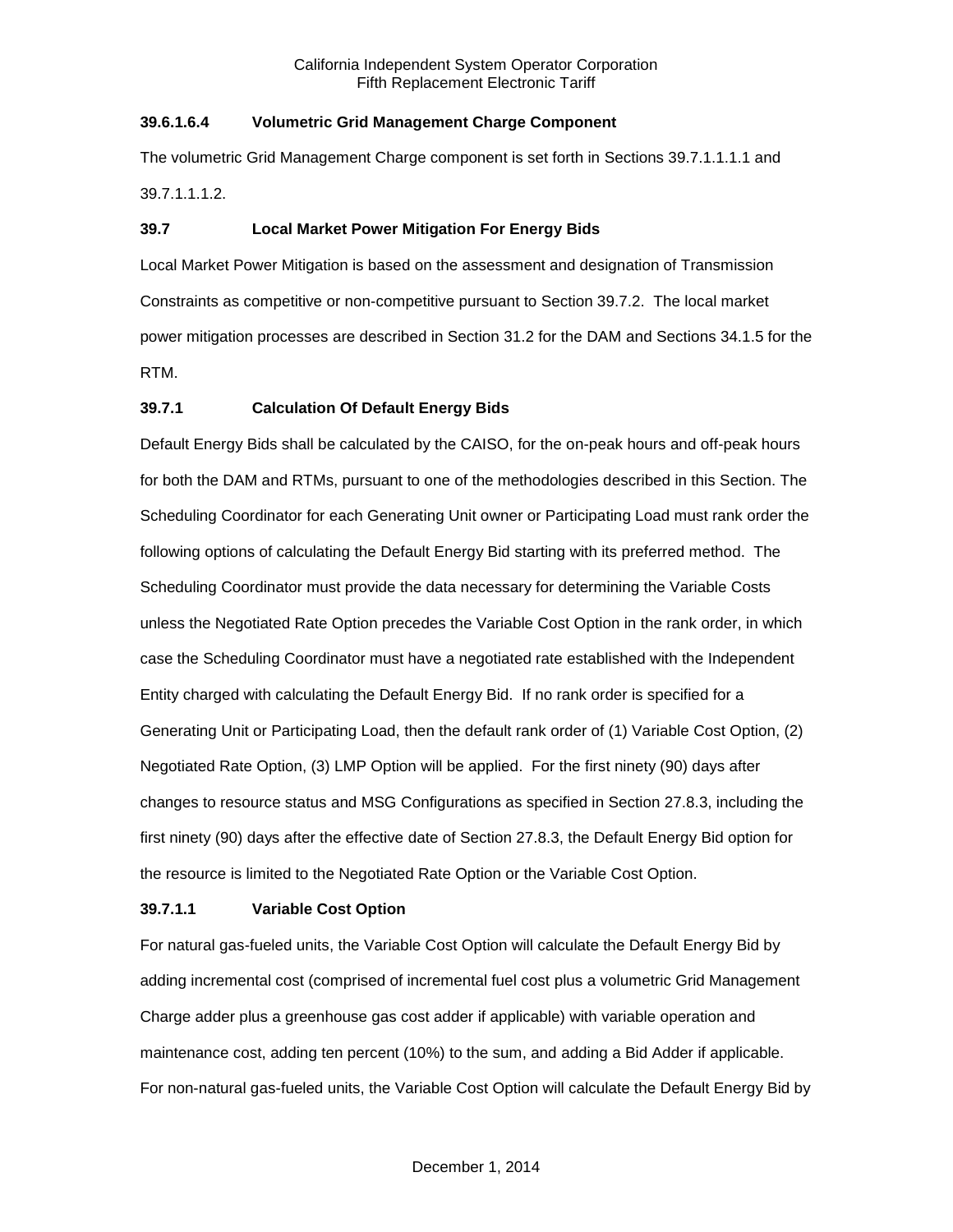summing incremental fuel cost plus ten percent (10%) of fuel cost plus a Bid Adder if applicable.

# **39.7.1.1.1 Incremental Cost Calculations Under the Variable Cost Option**

#### **39.7.1.1.1.1 Natural Gas-Fired Resources**

(a) Calculation of incremental fuel cost - For natural gas-fueled units, incremental fuel cost is calculated based on an incremental heat rate curve multiplied by the natural gas price calculated as described below.

Resource owners shall submit to the CAISO average heat rates (Btu/kWh) measured for at least two (2) and up to eleven (11) generating operating points (MW), where the first and last operating points refer to the minimum and maximum operating levels (i.e., PMin and PMax), respectively. The average heat rate curve formed by the (Btu/kWh, MW) pairs is a piece-wise linear curve between operating points, and two (2) average heat rate pairs yield one (1) incremental heat rate segment that spans two (2) consecutive operating points. The incremental heat rates (Btu/kWh) in the incremental heat rate curve are calculated by converting the average heat rates submitted by resource owners to the CAISO to requirements of heat input (Btu/h) for each of the operating points and dividing the changes in requirements of heat input from one (1) operating point to the next by the changes in MW between two (2) consecutive operating points as specified in the Business Practice Manual. For each segment representing operating levels below eighty (80) percent of the unit's PMax, the incremental heat rate is limited to the maximum of the average heat rates for the two (2) operating points used to calculate the incremental heat rate segment. The unit's final incremental fuel cost curve is calculated by multiplying this incremental heat rate curve by the applicable natural gas price, and then, if necessary, applying a left-to-right adjustment to ensure that the final incremental cost curve is monotonically non-decreasing. Heat rate and cost curves shall be stored, updated, and validated in the Master File.

(b) Calculation of greenhouse gas cost adder - For each natural gas-fired resource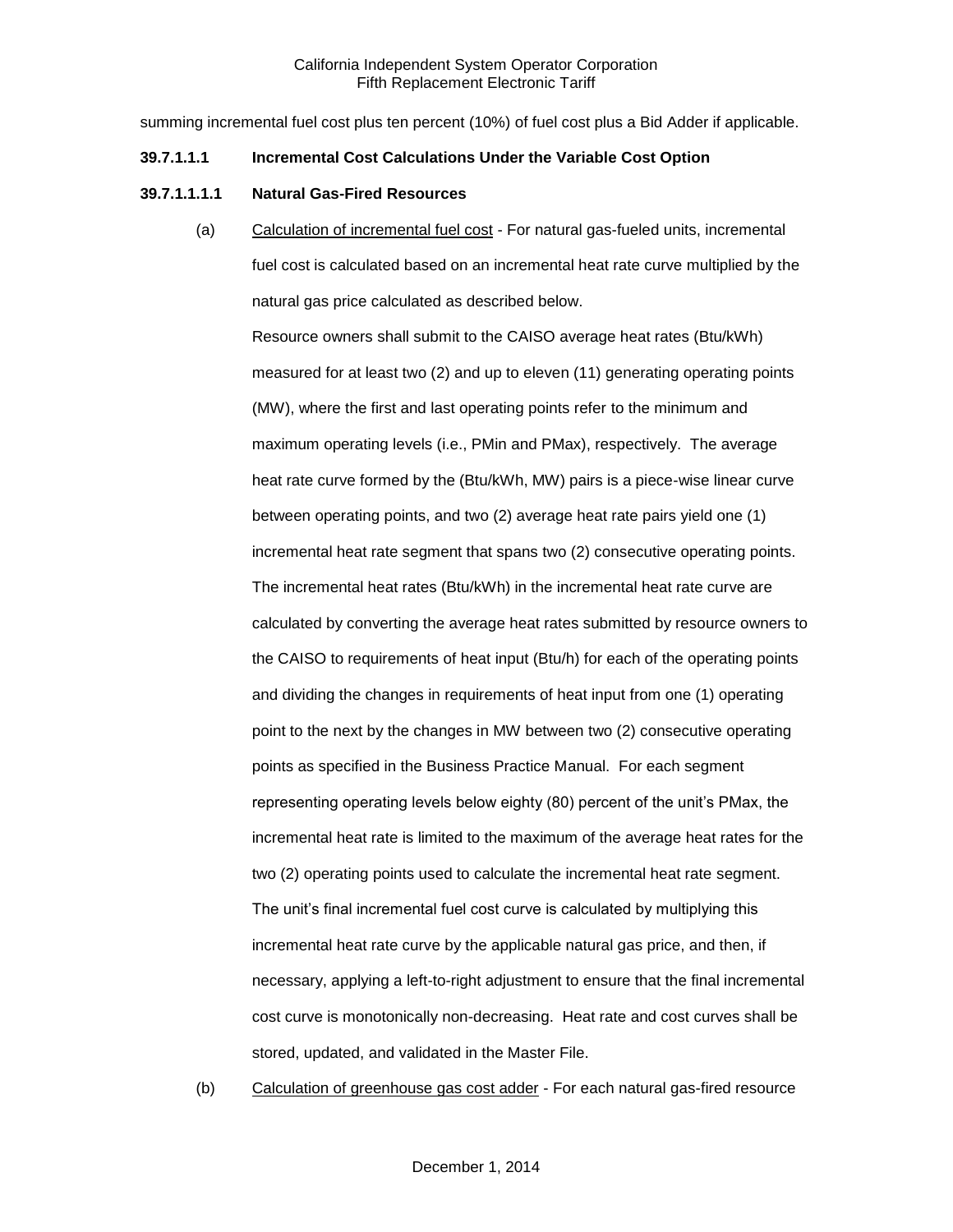registered with the California Air Resources Board as having a greenhouse gas compliance obligation, the CAISO will calculate a greenhouse gas cost adder as the product of the resource's incremental heat rate, the greenhouse gas emissions rate authorized by the California Air Resources Board, and the applicable Greenhouse Gas Allowance Price.

(c) Calculation of volumetric Grid Management Charge adder – For each natural gas-fired resource, the CAISO will include a volumetric Grid Management Charge adder that consists of: (i) the Market Services Charge; (ii) the System Operations Charge; and (iii) the Bid Segment Fee divided by the MW in the Bid segment.

# **39.7.1.1.1.2 Non-Natural Gas-Fired Resources**

For non-natural gas-fueled units, incremental fuel cost is calculated based on an average cost curve as described below.

Resource owners for non-natural gas-fueled units shall submit to the CAISO average fuel costs (\$/MW) measured for at least two (2) and up to eleven (11) generating operating points (MW), where the first and last operating points refer to the minimum and maximum operating levels (i.e., PMin and PMax), respectively. The average cost curve formed by the (\$/MWh, MW) pairs is a piece-wise linear curve between operating points, and two (2) average cost pairs yield one (1) incremental cost segment that spans two (2) consecutive operating points. For each segment representing operating levels below eighty (80) percent of the unit's PMax, the incremental cost rate is limited to the maximum of the average cost rates for the two (2) operating points used to calculate the incremental cost segment. The unit's final incremental fuel cost curve is then adjusted, if necessary, applying a left-to-right adjustment to ensure that the final incremental cost curve is monotonically non-decreasing. Cost curves will include: (i) greenhouse gas allowance costs for each non-natural gas-fired resource registered with the California Air Resources Board as having a greenhouse gas compliance obligation, as provided to the CAISO by the Scheduling Coordinator for the resource; and (ii) a volumetric Grid Management Charge adder that consists of: (i) the Market Services Charge; (ii) the System Operations Charge; and (iii) the Bid Segment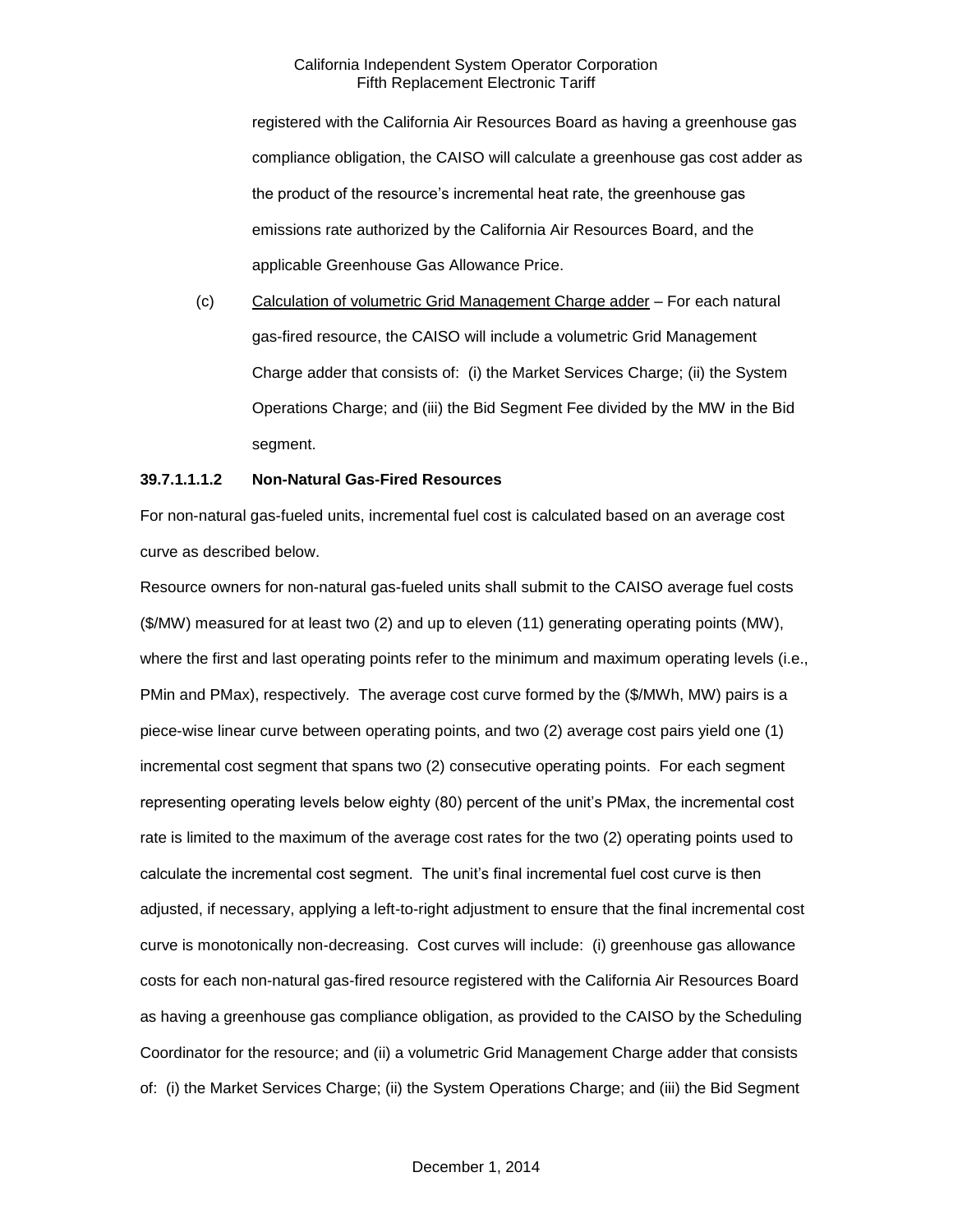Fee divided by the MW in the Bid segment. Cost curves shall be stored, updated, and validated in the Master File.

# **39.7.1.1.1.3 Calculation of Natural Gas Price**

- (a) Except as set forth in Section 39.7.1.1.1.3(b), the CAISO will use different gas price indices for the Day-Ahead Market and the Real-Time Market and a gas price index will be calculated using at least two prices from two or more of the following publications: Natural Gas Intelligence, SNL Energy/BTU's Daily Gas Wire, Platt's Gas Daily, and the Intercontinental Exchange. If a gas price index is unavailable for any reason, the CAISO will use the most recent available gas price index. For the Day-Ahead Market, the CAISO will update the gas price indices between 19:00 and 22:00 Pacific Time using natural gas prices published on the day that is two (2) days prior to the applicable Trading Day, unless gas prices are not published on that day, in which case the CAISO will use the most recently published prices that are available. For the Real-Time Market, the CAISO will update gas price indices between the hours of 19:00 and 22:00 Pacific Time using natural gas prices published one (1) day prior to the applicable Trading Day, unless gas prices are not published on that day, in which case the CAISO will use the most recently published prices that are available.
- (b) If a daily gas price reported by the Intercontinental Exchange on the morning of the Day-Ahead Market run exceeds one hundred twenty-five (125) percent of any natural gas price index calculated for the Day-Ahead Market between 19:00 and 22:00 Pacific Time on the preceding day, the CAISO will utilize the gas price reported by the Intercontinental Exchange in all CAISO cost formulas and market processes for that day's Day Ahead Market that would normally utilize the natural gas price index calculated pursuant to this Section 39.7.1.1.1.3.

#### **39.7.1.1.1.4 Calculation of Greenhouse Gas Allowance Price**

To calculate the Greenhouse Gas Allowance Price, the CAISO will use different greenhouse gas price indices for the Day-Ahead Market and the Real-Time Market and each greenhouse gas price index will be calculated on a daily basis using at least two prices from two or more of the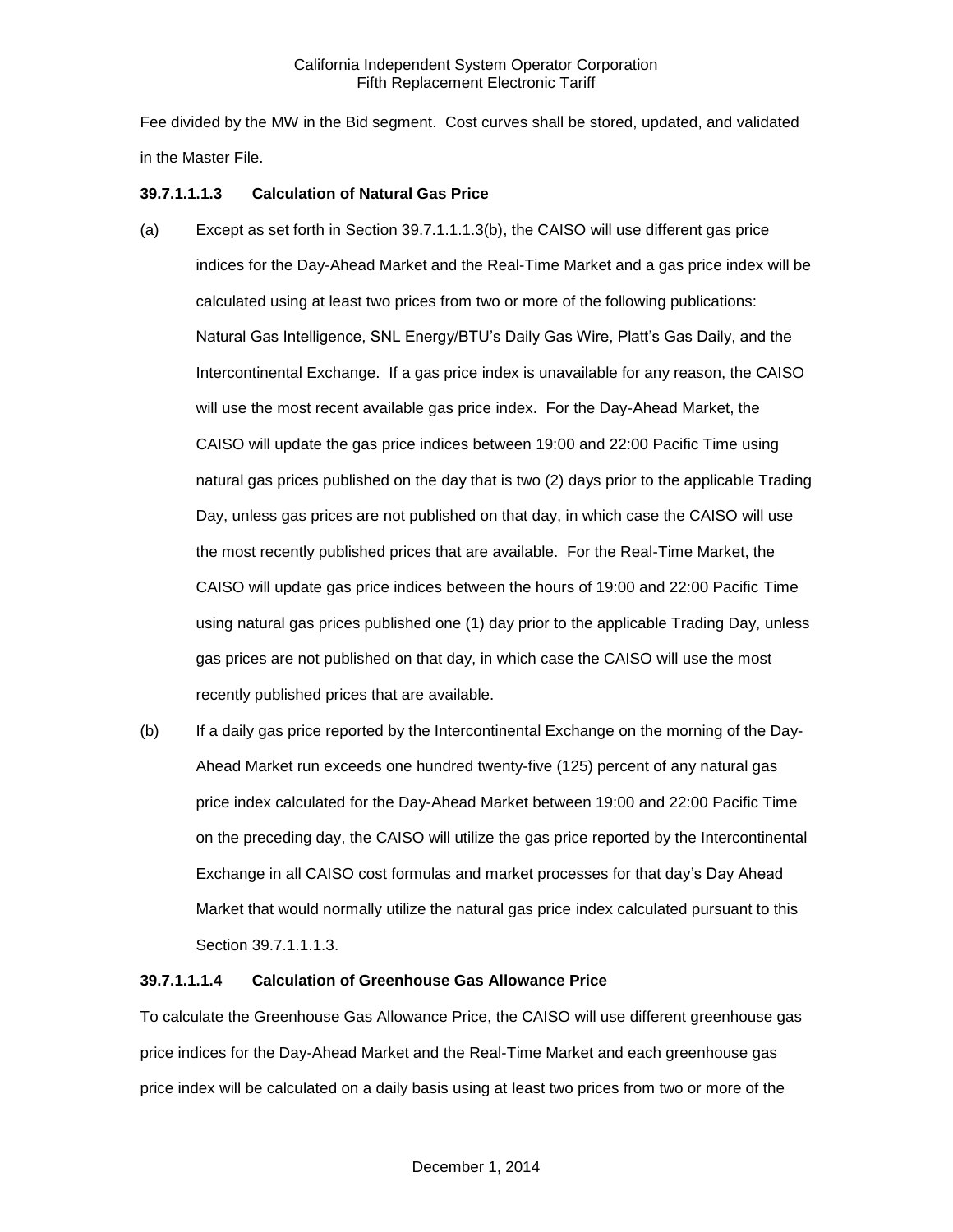following publications: the Intercontinental Exchange, CME Group, and ARGUS. If a greenhouse gas price index is unavailable for any reason, the CAISO will use the most recent available greenhouse gas price index. For the Day-Ahead Market, the CAISO will update the greenhouse gas price index between 19:00 and 22:00 Pacific Time using prices for greenhouse gas allowances published on the day that is two (2) days prior to the applicable Trading Day, unless prices for greenhouse gas allowances are not published on that day, in which case the CAISO will use the most recently published prices for greenhouse gas allowances that are available. For the Real-Time Market, the CAISO will update greenhouse gas price indices between the hours of 19:00 and 22:00 Pacific Time using prices for greenhouse gas allowances published one (1) day prior to the applicable Trading Day, unless prices for greenhouse gas allowances are not published on that day, in which case the CAISO will use the most recently published prices for greenhouse gas allowances that are available. The CAISO will calculate each Greenhouse Gas Allowance Price during a year using prices for greenhouse gas allowances from that same year.

#### **39.7.1.1.2 Variable Operation and Maintenance Cost Under the Variable Cost Option**

The default value for the variable operation and maintenance cost portion will vary by fuel source or technology as follows: (1) solar \$0.00/MWh; (2) nuclear \$1.00/MWh; (3) coal \$2.00/MWh; (4) wind \$2.00/MWh; (5) hydro \$2.50/MWh; (6) natural gas-fired combined cycle and steam units \$2.80/MWh; (7) geothermal \$3.00 WMh; (8) landfill gas \$4.00/MWh; (9) combustion turbines and reciprocating engines \$4.80/MWh; and (10) biomass \$5.00/MWh. Resource specific values may be negotiated with the CAISO or the Independent Entity charged with calculating the Default Energy Bid. Default operation and maintenance values as well as any negotiated values will also be used to calculate Minimum Load Costs pursuant to Section 30.4.

#### **39.7.1.2 LMP Option**

The CAISO will calculate the LMP Option for the Default Energy Bid as a weighted average of the lowest quartile of LMPs at the Generating Unit PNode in periods when the unit was Dispatched during the preceding ninety (90) day period for which LMPs that have passed the price validation and correction process set forth in Section 35 are available. The weighted average will be calculated based on the quantities Dispatched within each segment of the Default Energy Bid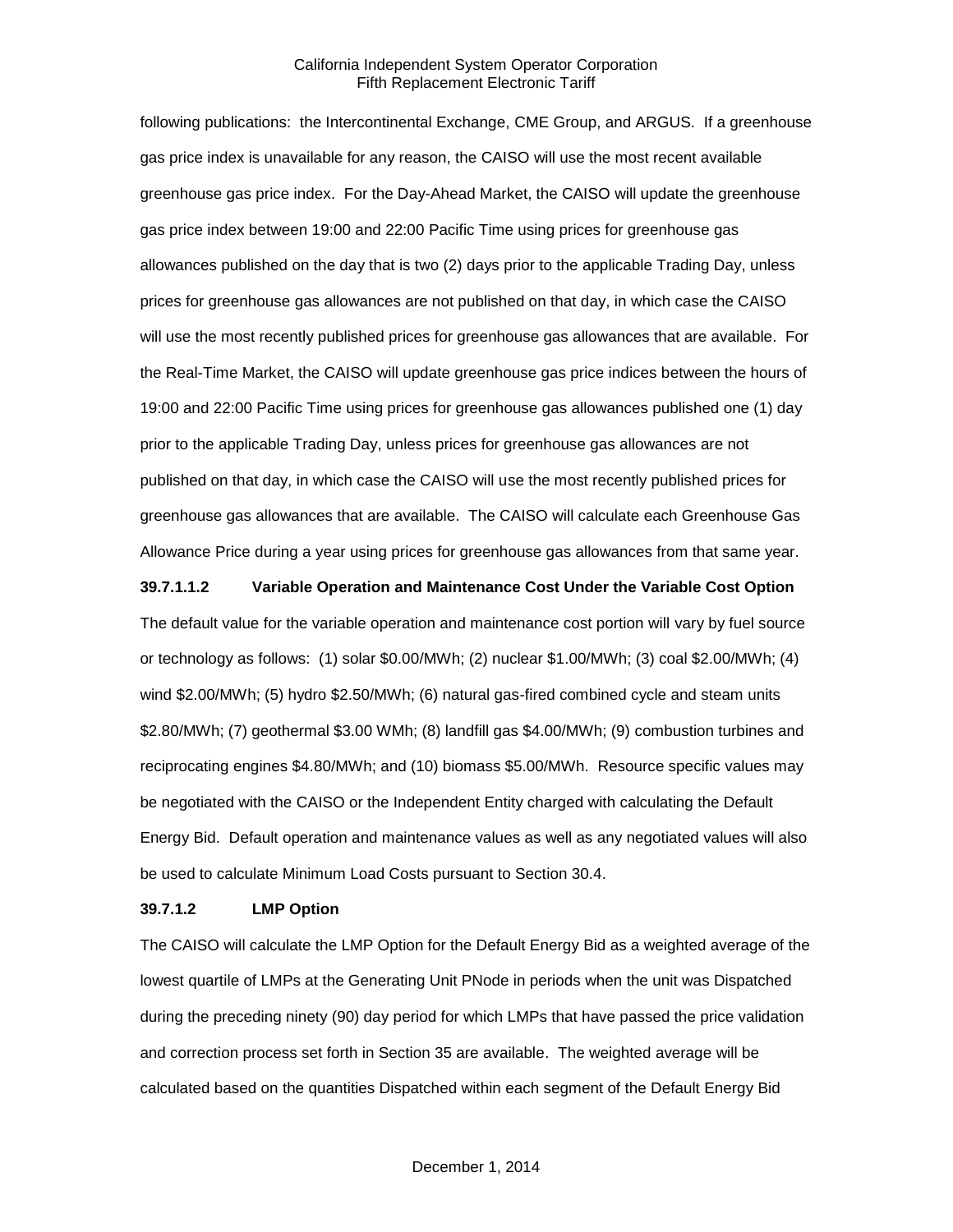curve. Each Bid segment created under the LMP Option for Default Energy Bids will be subject to a feasibility test, as set forth in a Business Practice Manual, to determine whether there are a sufficient number of data points to allow for the calculation of an LMP based Default Energy Bid. The feasibility test is designed to avoid excessive volatility of the Default Energy Bid under the LMP Option that could result when calculated based on a relatively small number of prices.

#### **39.7.1.3 Negotiated Rate Option**

#### **39.7.1.3.1 Submission Process**

Scheduling Coordinators that elect the Negotiated Rate Option for the Default Energy Bid shall submit a proposed Default Energy Bid along with supporting information and documentation as described in a BPM. Within ten (10) Business Days of receipt, the CAISO or an Independent Entity selected by the CAISO will provide a written response. If the CAISO or Independent Entity accepts the proposed Default Energy Bid, it will become effective within three (3) Business Days from the date of acceptance by the CAISO and remain in effect until: (1) the Default Energy Bid is modified by FERC; (2) the Default Energy Bid is modified by mutual agreement of the CAISO and the Scheduling Coordinator; or (3) the Default Energy Bid expires, is terminated or is modified pursuant to any agreed upon term or condition or pertinent FERC order.

If the CAISO or Independent Entity selected by the CAISO does not accept the proposed Default Energy Bid, the CAISO or Independent Entity selected by the CAISO and the Scheduling Coordinator shall enter a period of good faith negotiations that terminates sixty (60) days following the date of submission of a proposed Default Energy Bid by a Scheduling Coordinator. If at any time during this period, the CAISO or Independent Entity selected by the CAISO and the Scheduling Coordinator agree upon the Default Energy Bid, it will be become effective within three (3) Business Days of the date of agreement and remain in effect until: (1) the Default Energy Bid is modified by FERC; (2) the Default Energy Bid is modified by mutual agreement of the CAISO and the Scheduling Coordinator; or (3) the Default Energy Bid expires, is terminated or is modified pursuant to any agreed upon term or condition or pertinent FERC order. If by the end of the sixty (60)-day period the CAISO or Independent Entity selected by the CAISO and the Scheduling Coordinator fail to agree on the Default Energy Bid to be used under the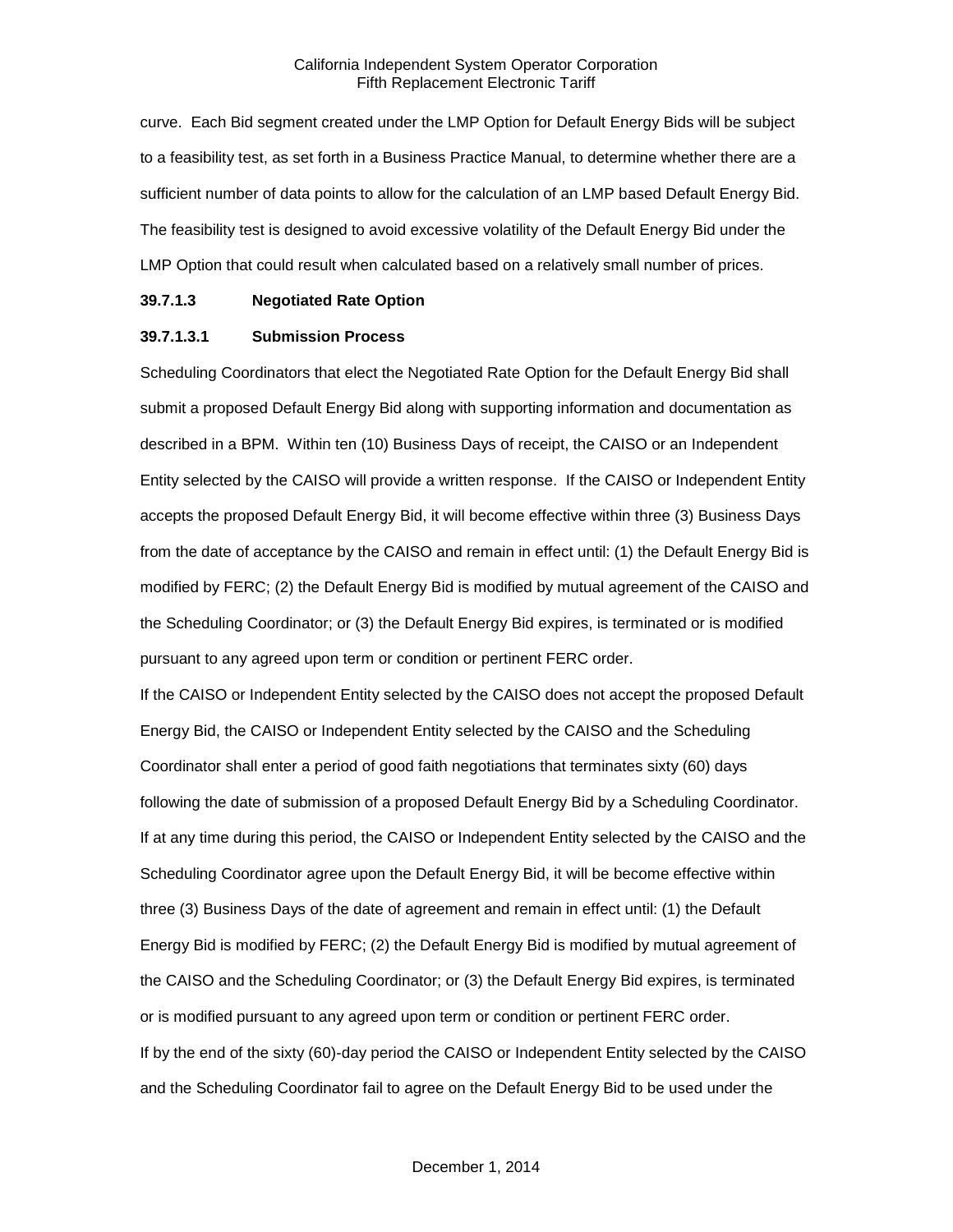Negotiated Rate Option, the Scheduling Coordinator has the right to file a proposed Default Energy Bid with FERC pursuant to Section 205 of the Federal Power Act. During the sixty (60)-day period following the submission of a proposed negotiated Default Energy Bid by a Scheduling Coordinator, and pending FERC's acceptance in cases where the CAISO or Independent Entity selected by the CAISO fail to agree on the Default Energy Bid for use under the Negotiated Rate Option and the Scheduling Coordinator filed a proposed Default Energy Bid with FERC pursuant to Section 205 of the Federal Power Act, the Scheduling Coordinator has the option of electing to use any of the other options available pursuant to Section 39.7. If the Scheduling Coordinator does not elect to use any of the other options available pursuant to Section 39.7, or if sufficient data do not exist to calculate a Default Energy Bid using any of these options, the CAISO may establish a temporary Default Energy Bid as specified in Section 39.7.1.5.

# **39.7.1.3.2 Informational Filings With FERC**

The CAISO shall make an informational filing with FERC of any adders or interim adders for major maintenance expenses determined pursuant to Sections 30.4.1.1.1, 30.4.1.1.2, and 30.4.1.1.4, any Default Energy Bids negotiated pursuant to this section, any temporary Default Energy Bids established pursuant to Section 39.7.1.5, or any custom operations and maintenance adders negotiated pursuant to Section 39.7.1.1.2, no later than seven (7) days after the end of the month in which the Default Energy or operations and maintenance values were established.

# **39.7.1.4 Frequently Mitigated Unit Option**

A Frequently Mitigated Unit that is eligible for a Bid Adder may select a fourth Default Energy Bid option, which is equal to the Variable Cost Option plus the Bid Adder as described in Section 39.7.

# **39.7.1.5 Temporary Default Energy Bid**

If the Scheduling Coordinator does not elect to use any of the other options available pursuant to Section 39.7.1, or if sufficient data do not exist to calculate a Default Energy Bid using any of the available options, the CAISO will first seek to obtain from the Scheduling Coordinator any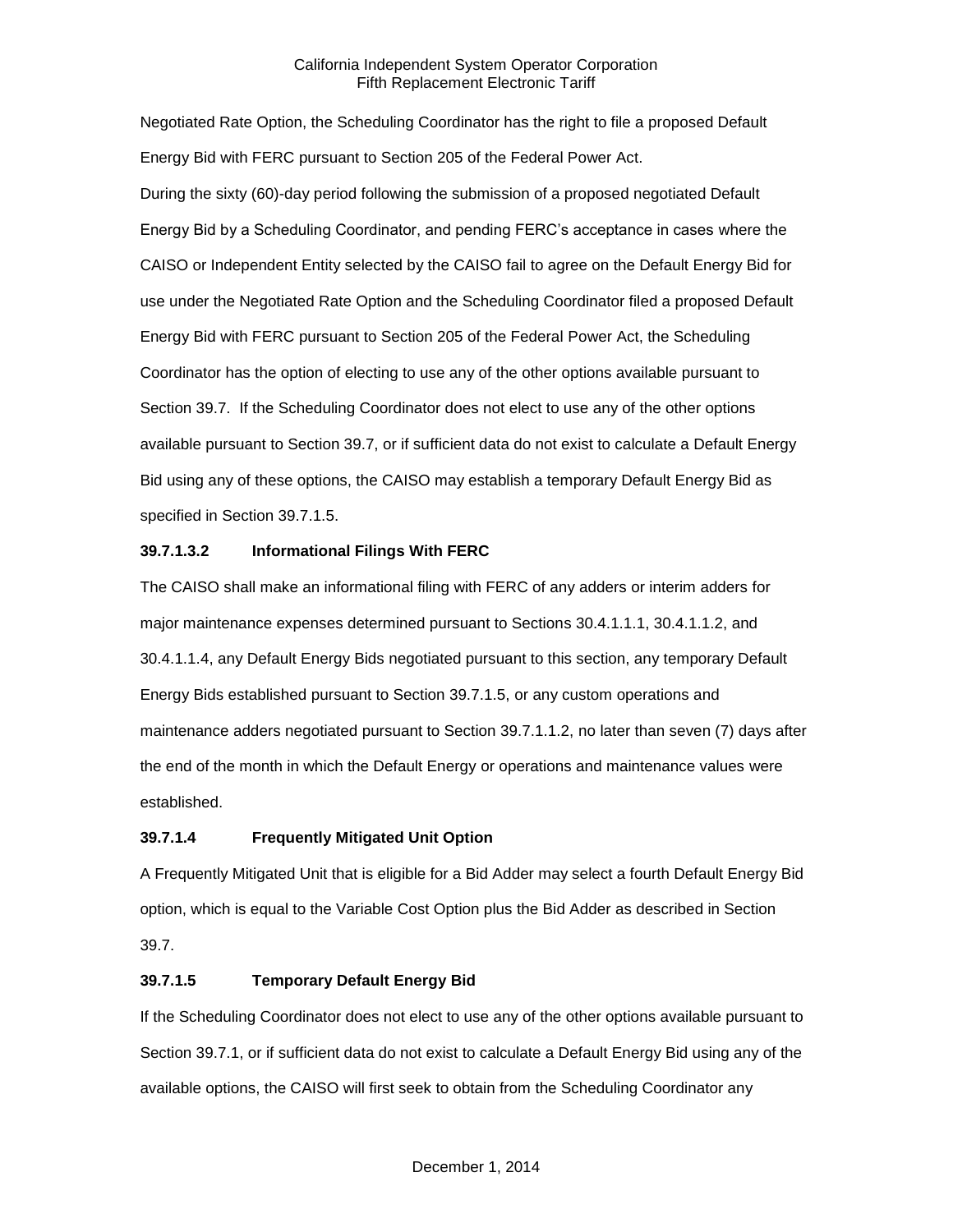additional data required for calculating the Default Energy Bid options available pursuant to 39.7.1. If the provision of additional data by a Scheduling Coordinator results in additional or modified Default Energy Bid options pursuant to 39.7.1, the Scheduling Coordinator will have another opportunity to elect one of these options as its temporary Default Energy Bid. If the Scheduling Coordinator does not elect to use any of the options available pursuant to Section 39.7.1, or if sufficient data still do not exist to calculate a Default Energy Bid using any of the available options, the CAISO may establish a temporary Default Energy Bid based on one or more of the following: (1) operating cost data, opportunity cost, and other appropriate input from the Market Participant; (2) the CAISO's estimated operating costs of the Electric Facility, taking the best information available to the CAISO; (3) an appropriate average of competitive Bids of one or more similar Electric Facilities; or (4) any of the other options for determining a Default Energy Bid for which data are available.

## **39.7.1.6 Default Energy Bids for RMR Units**

The available capacity in excess of the Maximum Net Dependable Capacity (MNDC) specified in the RMR Contract up to the maximum generation capacity (PMax) is subject to Local Market Power Mitigation. The Scheduling Coordinator for the RMR Unit must rank order its preferences between the Variable Cost Option, the LMP Option, and the Negotiated Rate Option, which shall be the default rank order if no rank order is specified by the Scheduling Coordinator. These preferences will be used to determine the Default Energy Bids for the capacity between the MNDC and PMax. RMR Proxy Bids for RMR Units based on contractually specified costs are used in lieu of Default Energy Bids for the contractual RMR Unit capacity between the minimum generating capacity (PMin) and the MNDC. The CAISO or Independent Entity will concatenate these two calculation methodologies (for calculating RMR Proxy Bids and Default Energy Bids for RMR Units) and will adjust them for monotonicity without lowering any price on either curve to create a single Energy Bid Curve to be used in the MPM processes as described in Sections 31 and 33 for the DAM and RTM, respectively. RMR Units are not eligible to receive a Bid Adder pursuant to Section 39.8 for contractual RMR Unit capacity between PMin and MNDC.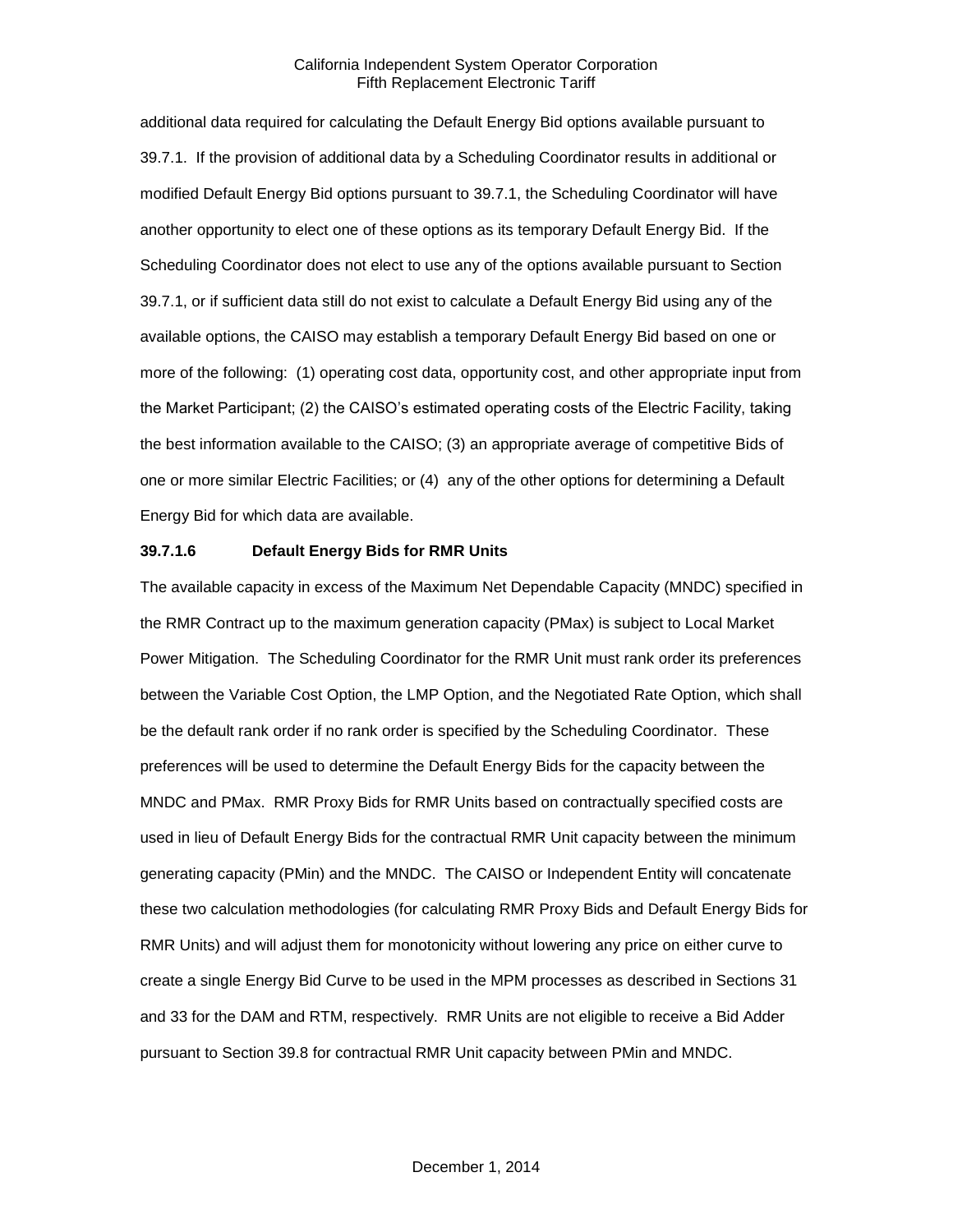# <span id="page-15-0"></span>**39.7.2 Competitive Path Designation**

# **39.7.2.1 Timing of Assessments**

For the DAM and RTM, the CAISO will make assessments and designations of whether Transmission Constraints are competitive or non-competitive as part of the MPM runs associated with the DAM and RTM, respectively. Only binding Transmission Constraints determined by the MPM process will be assessed in the applicable market.

# **39.7.2.2 Criteria**

Subject to Section 39.7.3, for the DAM and RTM, a Transmission Constraint will be noncompetitive only if the Transmission Constraint fails the dynamic competitive path assessment pursuant to this Section 39.7.2.2.

- (a) Transmission Constraints for the DAM As part of the MPM process associated with the DAM, the CAISO will designate a Transmission Constraint for the DAM as non-competitive when the fringe supply of counter-flow to the Transmission Constraint from all portfolios of suppliers that are not identified as potentially pivotal is less than the demand for counter-flow to the Transmission Constraint. For purposes of determining whether to designate a Transmission Constraint as non-competitive pursuant to this Section 39.7.2.2(a):
	- (i) Counter-flow to the Transmission Constraint means the delivery of Power from a resource to the system load distributed reference bus. If counter-flow to the Transmission Constraint is in the direction opposite to the market flow of Power to the Transmission Constraint, the counterflow to the Transmission Constraint is calculated as the shift factor multiplied by the resource's scheduled Power. Otherwise, counter-flow to the Transmission Constraint is zero.
	- (ii) Fringe supply of counter-flow to the Transmission Constraint means all available capacity from internal resources not controlled by the identified potentially pivotal suppliers and all internal Virtual Supply Awards not controlled by the identified potentially pivotal suppliers that provide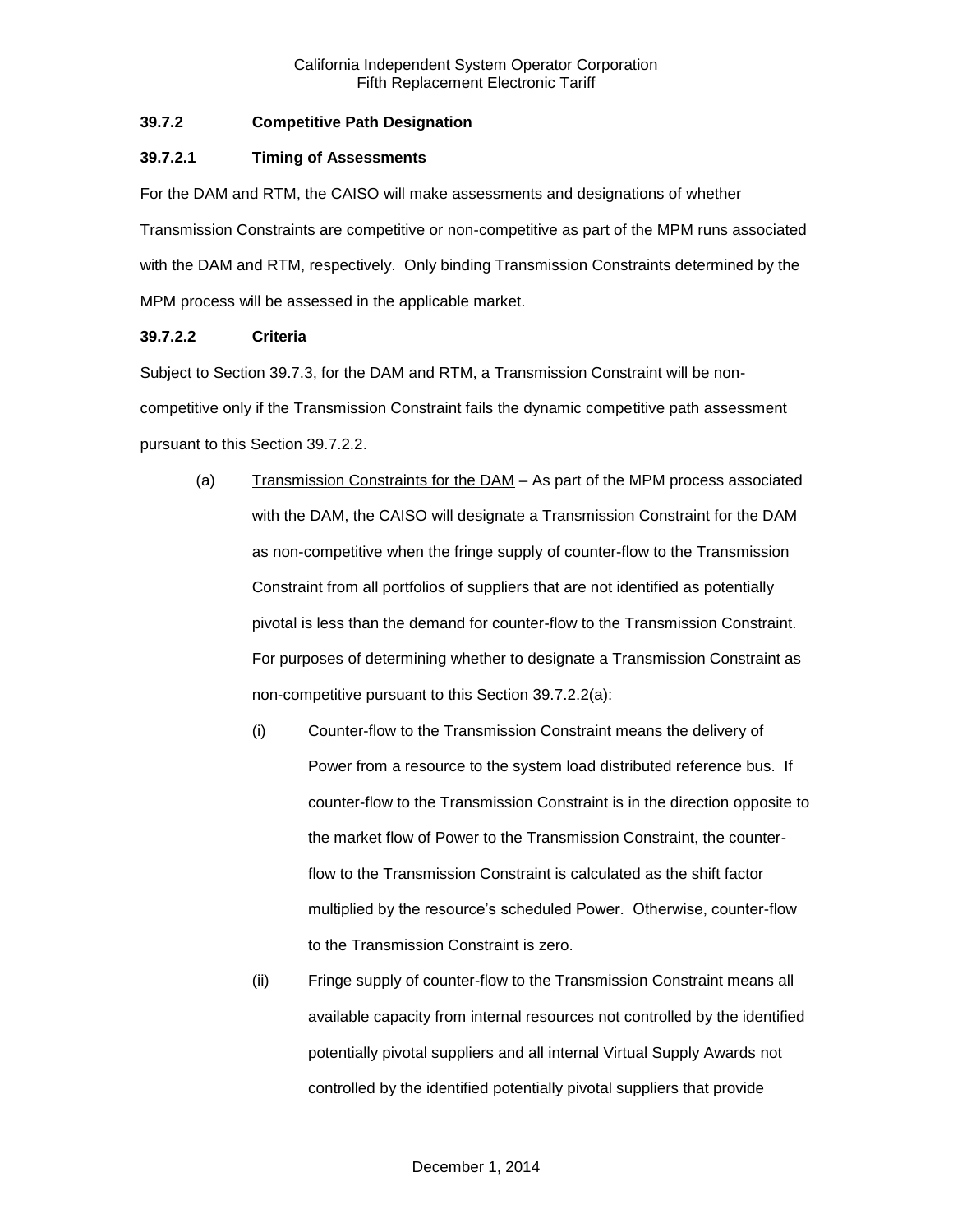counter-flow to the Transmission Constraint. Available capacity reflects the highest capacity of a resource's Energy Bid adjusted for Self-Provided Ancillary Services and derates.

- (iii) Demand for counter-flow to the Transmission Constraint means all internal dispatched Supply and Virtual Supply Awards that provide counter-flow to the Transmission Constraint.
- (iv) Potentially pivotal suppliers mean the three (3) portfolios of net sellers that control the largest quantity of counter-flow supply to the Transmission Constraint.
- (v) Portfolio means the effective available internal generation capacity under the control of the Scheduling Coordinator and/or Affiliate determined pursuant to Section 4.5.1.1.12 and all effective internal Virtual Supply Awards of the Scheduling Coordinator and/or Affiliate. Effectiveness in supplying counter-flow is determined by scaling generation capacity and/or Virtual Supply Awards by the shift factor from that location to the Transmission Constraint being tested.
- (vi) A portfolio of a net seller means any portfolio that is not a portfolio of a net buyer. A portfolio of a net buyer means a portfolio for which the average daily net value of Measured Demand minus Supply over a twelve (12) month period is positive. The average daily net value is determined for each portfolio by subtracting, for each Trading Day, Supply from Measured Demand and then averaging the daily value for all Trading Days over the twelve (12) month period. The CAISO will calculate whether portfolios are portfolios of net buyers in the third month of each calendar quarter and the calculations will go into effect at the start of the next calendar quarter. The twelve (12) month period used in this calculation will be the most recent twelve (12) month period for which data is available. The specific mathematical formula used to perform this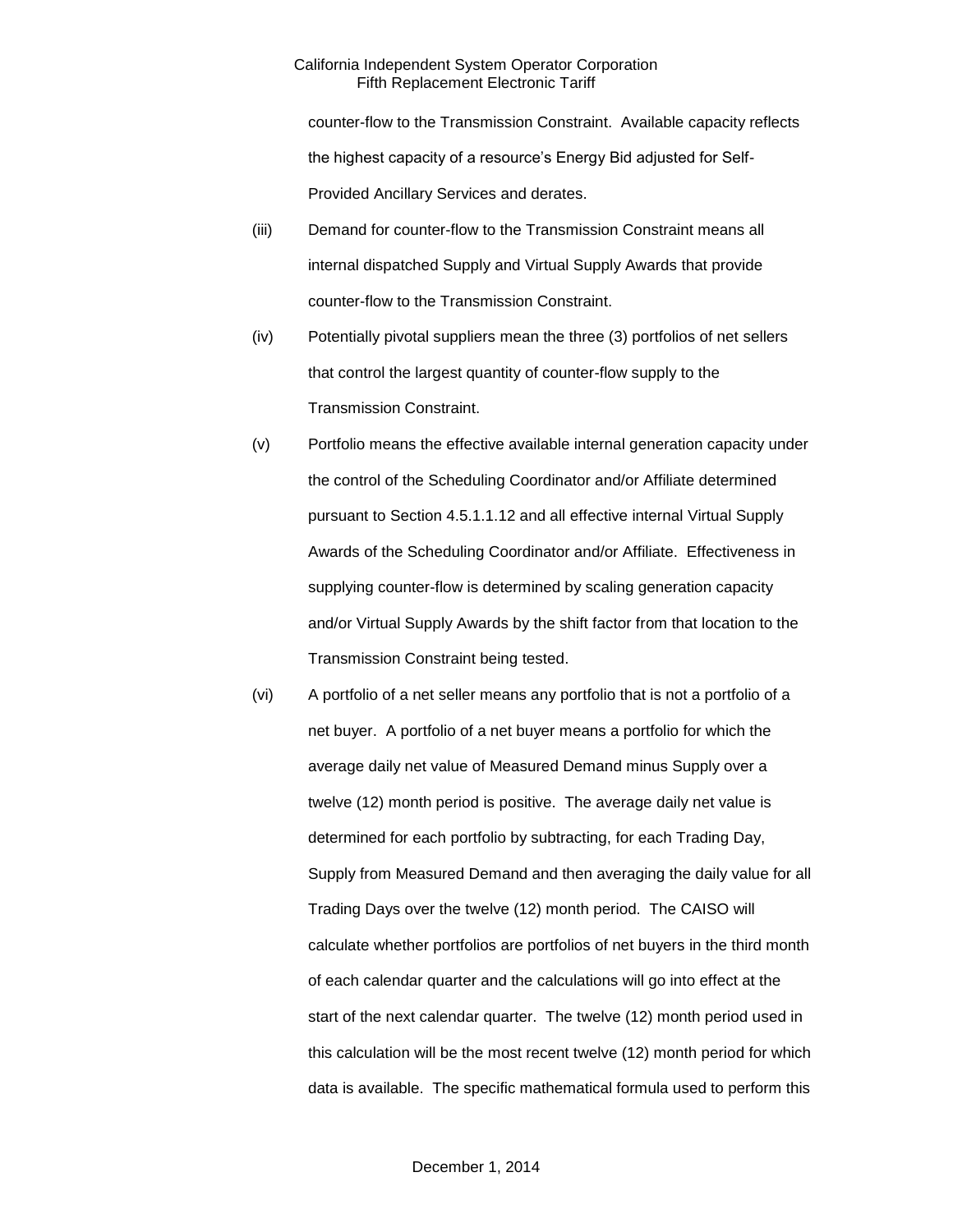calculation will be set forth in a Business Practice Manual. Market Participants without physical resources will be deemed to be net sellers for purposes of this Section 39.7.2.2(a)(vi).

- (vii) In determining which Scheduling Coordinators and/or Affiliates control the resources in the three (3) identified portfolios, the CAISO will include resources and Virtual Supply Awards directly associated with all Scheduling Coordinator ID Codes associated with the Scheduling Coordinators and/or Affiliates, as well as all resources that the Scheduling Coordinators and/or Affiliates control pursuant to Resource Control Agreements registered with the CAISO as set forth Section 4.5.1.1.13. Resources identified pursuant to Resource Control Agreements will only be assigned to the portfolio of the Scheduling Coordinator that has control of the resource or whose Affiliate has control of the resource pursuant to the Resource Control Agreements.
- (b) Transmission Constraints for the  $RTM As$  part of the MPM processes associated with the RTM, the CAISO will designate a Transmission Constraint for the RTM as non-competitive when the sum of the supply of counter-flow from all portfolios of potentially pivotal suppliers to the Transmission Constraint and the fringe supply of counter-flow to the Transmission Constraint from all portfolios of suppliers that are not identified as potentially pivotal is less than the demand for counter-flow to the Transmission Constraint. For purposes of determining whether to designate a Transmission Constraint as non-competitive pursuant to this Section 39.7.2.2(b):
	- (i) Counter-flow to the Transmission Constraint has the meaning set forth in Section 39.7.2.2(a)(i).
	- (ii) Supply of counter-flow from all portfolios of potentially pivotal suppliers to the Transmission Constraint means the minimum available capacity from internal resources controlled by the identified potentially pivotal suppliers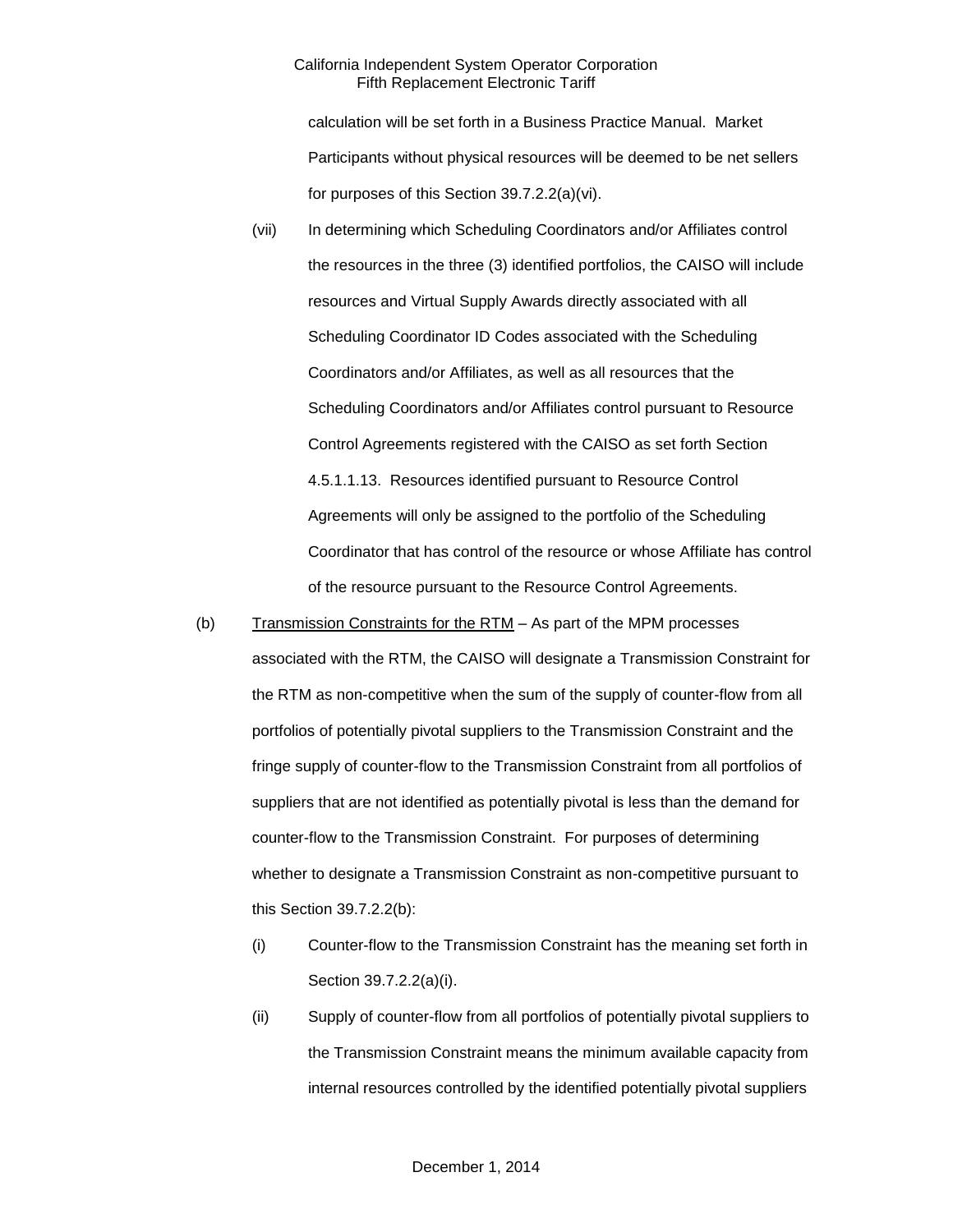that provide counter-flow to the Transmission Constraint. The minimum available capacity for the current market interval will reflect the greatest amount of capacity that can be physically withheld. The minimum available capacity is the lowest output level the resource could achieve in the current market interval given its dispatch in the last market interval and limiting factors including Minimum Load, Ramp Rate, Self-Provided Ancillary Services, Ancillary Service Awards (in the Real-Time Market only), and derates.

(iii) Potentially pivotal suppliers mean the three (3) portfolios of net sellers that control the largest quantity of counter-flow supply to the Transmission Constraint that can be withheld. Counter-flow supply to the Transmission Constraint that can be withheld reflects the difference between the highest capacity and the lowest capacity of a resource's Energy Bid (not taking into account the Ramp Rate of the resource), measured from the Dispatch Operating Point for the resource in the immediately preceding fifteen (15) minute FMM interval (taking into account the Ramp Rate of the resource), adjusted for Self-Provided Ancillary Services and derates in determining whether to designate a Transmission Constraint as non-competitive for the RTM, or adjusted for Ancillary Service Awards and derates in determining whether to designate a Transmission Constraint as non-competitive for the RTM. In determining whether to designate a Transmission Constraint as noncompetitive for the RTM, counter-flow supply to the Transmission Constraint that can be withheld also reflects the PMin of each Short Start Unit with a Start-Up Time of sixty (60) minutes or less that was off-line in the immediately preceding fifteen (15) minute interval of the FMM. In determining whether to designate a Transmission Constraint as noncompetitive for the RTM, counter-flow supply to the Transmission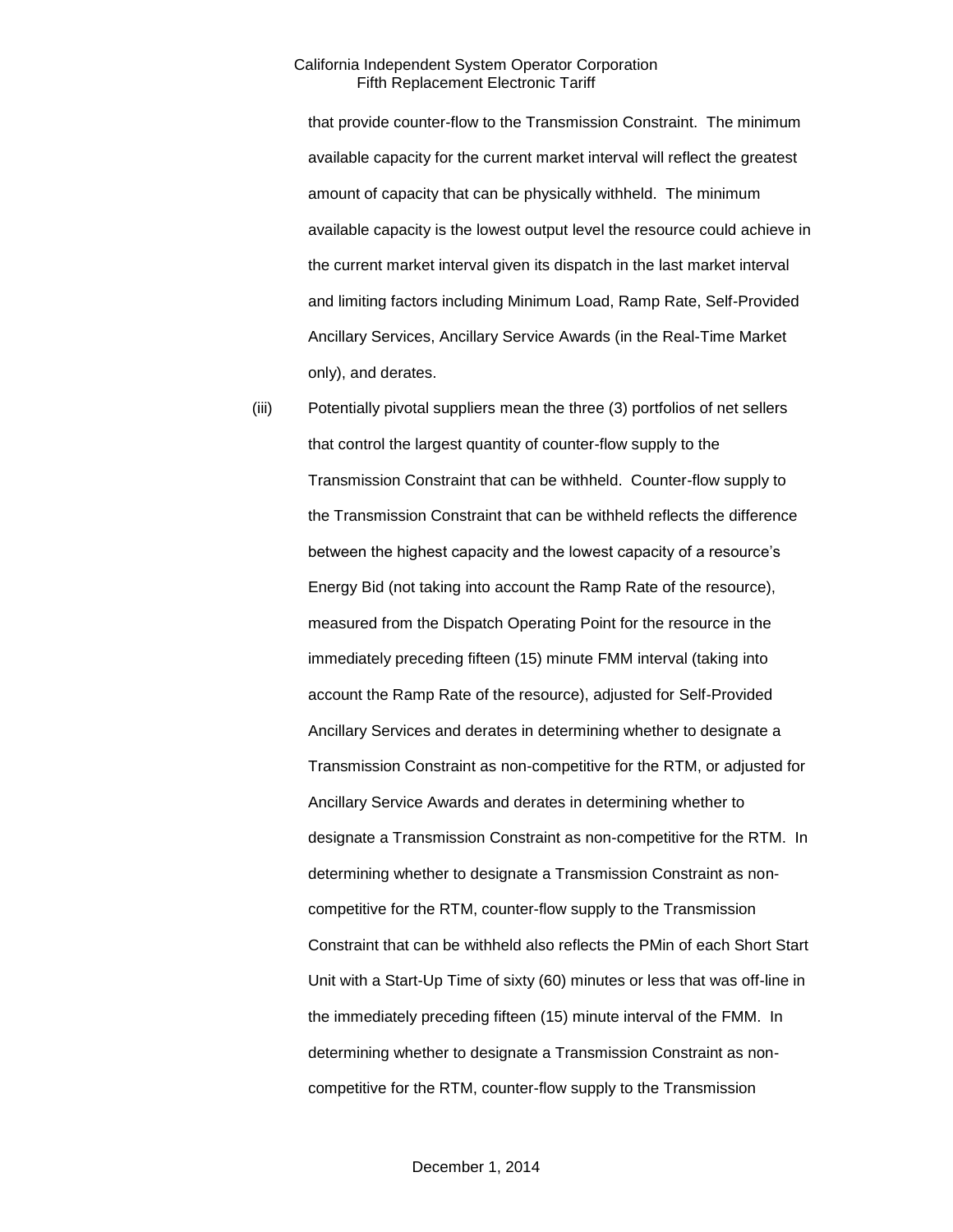Constraint that can be withheld also reflects the PMin of each Short Start Unit with a Start-Up Time of fifteen (15) minutes or less that was off-line in the immediately preceding fifteen (15) minute interval.

- (iv) Portfolio means the effective available internal generation capacity under the control of the Scheduling Coordinator and/or Affiliate determined pursuant to Sections 4.5.1.1.12 and 39.7.2.2(a)(vii). Effectiveness in supplying counter-flow is determined by scaling generation capacity by the shift factor from that location to the Transmission Constraint being tested.
- (v) A portfolio of a net seller has the meaning set forth in Section 39.7.2.2(a)(vi).
- (vi) Fringe supply of counter-flow to the Transmission Constraint means all available capacity from internal resources not controlled by the identified potentially pivotal suppliers that provide counter-flow to the Transmission Constraint. Available capacity reflects the highest capacity of a resource's Energy Bid (not taking into account the Ramp Rate of the resource), measured from the Dispatch Operating Point for the resource in the immediately preceding fifteen (15) minute interval of the FMM (taking into account the Ramp Rate of the resource), adjusted for Self-Provided Ancillary Services and derates in determining whether to designate a Transmission Constraint as non-competitive for the RTM, or adjusted for Ancillary Service Awards and derates in determining whether to designate a Transmission Constraint as non-competitive for the RTM.
- (vii) Demand for counter-flow to the Transmission Constraint means all internal dispatched Supply that provides counter-flow to the Transmission Constraint.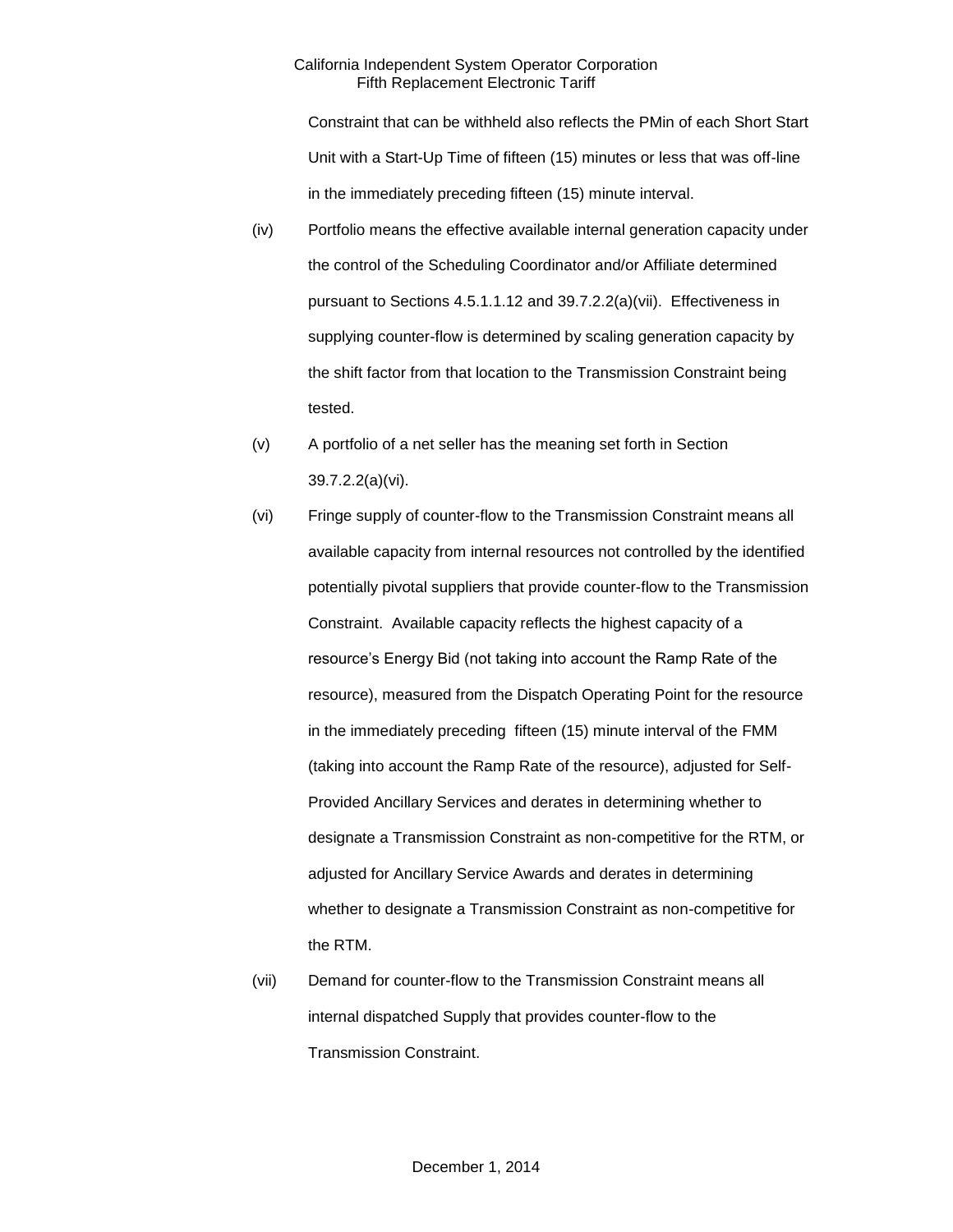# <span id="page-20-0"></span>**39.7.3 Default Competitive Path Designations**

The CAISO will maintain default competitive path designation sets for the Day-Ahead Market and for the Real-Time Market, which the CAISO will use in order to determine the competitiveness or non-competitiveness of Transmission Constraints under two circumstances: (1) in the event of a failure of the CAISO Markets software to perform an assessment of whether Transmission Constraints are competitive or non-competitive pursuant to Section 39.7.2; and (2) in order to determine whether Exceptional Dispatches are related to a non-competitive Transmission Constraint for purposes of mitigation of Exceptional Dispatches of resources under Section 39.10(1). Default competitive path designations will be determined pursuant to the methodology set forth in this Section 39.7.3 and will be updated no less frequently than once every seven (7) days. Until the CAISO has developed sufficient information to develop default competitive path designations, the CAISO will continue to utilize the most recent list of competitive path designations determined prior to the effective date of this tariff provision.

# **39.7.3.1 Methodology for Determining Day-Ahead Default Competitive Path Designations for Transmission Constraints Other Than Path 15 and Path 26 Transmission Constraints**

The CAISO will designate a Transmission Constraint other than the Path 15 Transmission Constraint or the Path 26 Transmission Constraint as competitive for purposes of determining default competitive path designations for the Day-Ahead Market only if both of the following conditions are met:

- (1) Congestion occurred on the Transmission Constraint in ten (10) or more hours of the days for which the Transmission Constraint was tested for competitiveness pursuant to Section 39.7.2; and
- (2) the Transmission Constraint was deemed competitive pursuant to Section 39.7.2 in seventy-five (75) percent or more of the instances in which the Transmission Constraint was binding when tested. These calculations will be made utilizing data from the Day-Ahead Market for the most recent sixty (60) Trading Days for which data is available. The CAISO will designate a Transmission Constraint other than the Path 15 Transmission Constraint or the Path 26 Transmission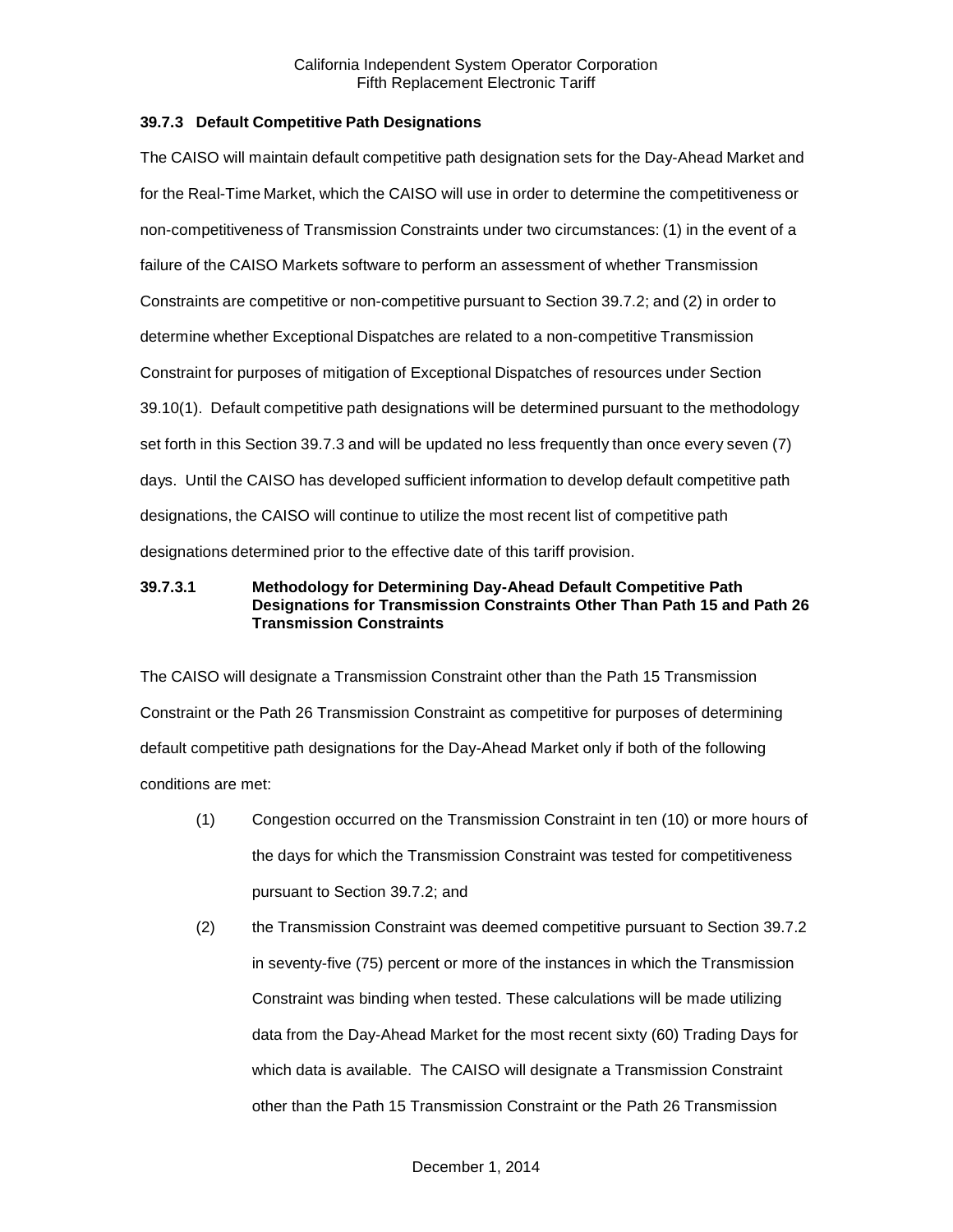Constraint as non-competitive if the CAISO lacks sufficient data to determine

whether the occurrences set forth in Sections 39.7.3.1(1) and 39.7.3.1(2) took

place on the Transmission Constraint over the sixty (60) Trading Day period.

**39.7.3.2 Methodology for Determining HASP/RTM Default Competitive Path Designations for Transmission Constraints Other Than Path 15 and Path 26 Transmission Constraints**

The CAISO will designate a Transmission Constraint other than the Path 15 Transmission Constraint or the Path 26 Transmission Constraint as competitive for purposes of determining default competitive path designations for the HASP/RTM only if both of the following conditions are met:

- (1) Congestion occurred on the Transmission Constraint in ten (10) or more of the hours for which the Transmission Constraint was tested for competitiveness pursuant to Section 39.7.2; and
- (2) the Transmission Constraint was deemed competitive pursuant to Section 39.7.2 in seventy-five (75) percent or more of the instances in which the Transmission Constraint was binding when tested.

These calculations will be made utilizing data from the Real-Time Market for the most recent sixty (60) Trading Days for which data is available. If the Transmission Constraint was binding during any 15-minute interval during an hour, then the Transmission Constraint will be deemed to be binding for the entire hour. If the Transmission Constraint was determined to be non-competitive during any 15-minute interval during an hour, then the Transmission Constraint will be deemed to be non-competitive for the entire hour. The CAISO will designate a Transmission Constraint other than the Path 15 Transmission Constraint or the Path 26 Transmission Constraint as noncompetitive if the CAISO lacks sufficient data to determine whether the occurrences set forth in Sections 39.7.3.2(1) and 39.7.3.2(2) took place on the Transmission Constraint over the sixty (60) Trading Day period.

# **39.7.3.3 Methodology for Determining Day-Ahead Default Competitive Path Designations for Path 15 and Path 26 Transmission Constraints**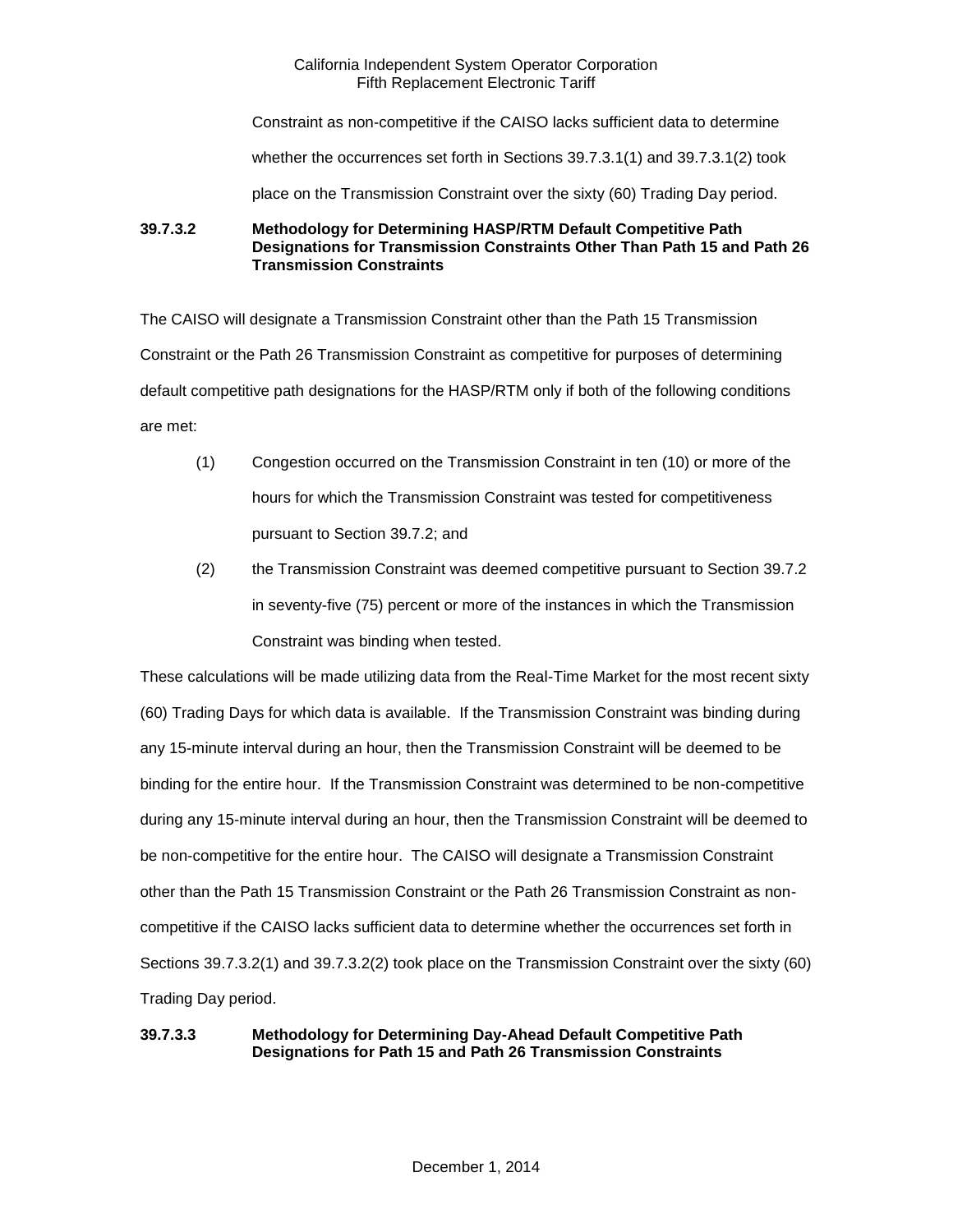The CAISO will designate the Path 15 Transmission Constraint or the Path 26 Transmission Constraint as competitive for purposes of determining default competitive path designations for the Day-Ahead Market unless both of the following conditions are met:

- (1) Congestion occurred on the Transmission Constraint in ten (10) or more hours of the days for which the Transmission Constraint was tested for competitiveness pursuant to Section 39.7.2; and
- (2) the Transmission Constraint was deemed competitive pursuant to Section 39.7.2 in fewer than seventy-five (75) percent of the instances in which the Transmission Constraint was binding when tested.

These calculations will be made utilizing data from the MPM for the Day-Ahead Market for the most recent sixty (60) Trading Days for which data is available. The CAISO will designate the Path 15 Transmission Constraint or the Path 26 Transmission Constraint as competitive if the CAISO lacks sufficient data to determine whether the occurrences set forth in Sections 39.7.3.3(1) and 39.7.3.3(2) took place on the Transmission Constraint over the sixty (60) Trading Day period.

# **39.7.3.4 Methodology for Determining RTM Default Competitive Path Designations for Path 15 and Path 26 Transmission Constraints**

The CAISO will designate the Path 15 Transmission Constraint or the Path 26 Transmission Constraint as competitive for purposes of determining default competitive path designations for the RTM unless both of the following conditions are met:

- (1) Congestion occurred on the Transmission Constraint in ten (10) or more of the hours for which the Transmission Constraint was tested for competitiveness pursuant to Section 39.7.2; and
- (2) the Transmission Constraint was deemed competitive pursuant to Section 39.7.2 in fewer than seventy-five (75) percent of the instances in which the Transmission Constraint was binding when tested.

These calculations will be made utilizing data from the MPM for the Real-Time Market for the most recent sixty (60) Trading Days for which data is available. If the Transmission Constraint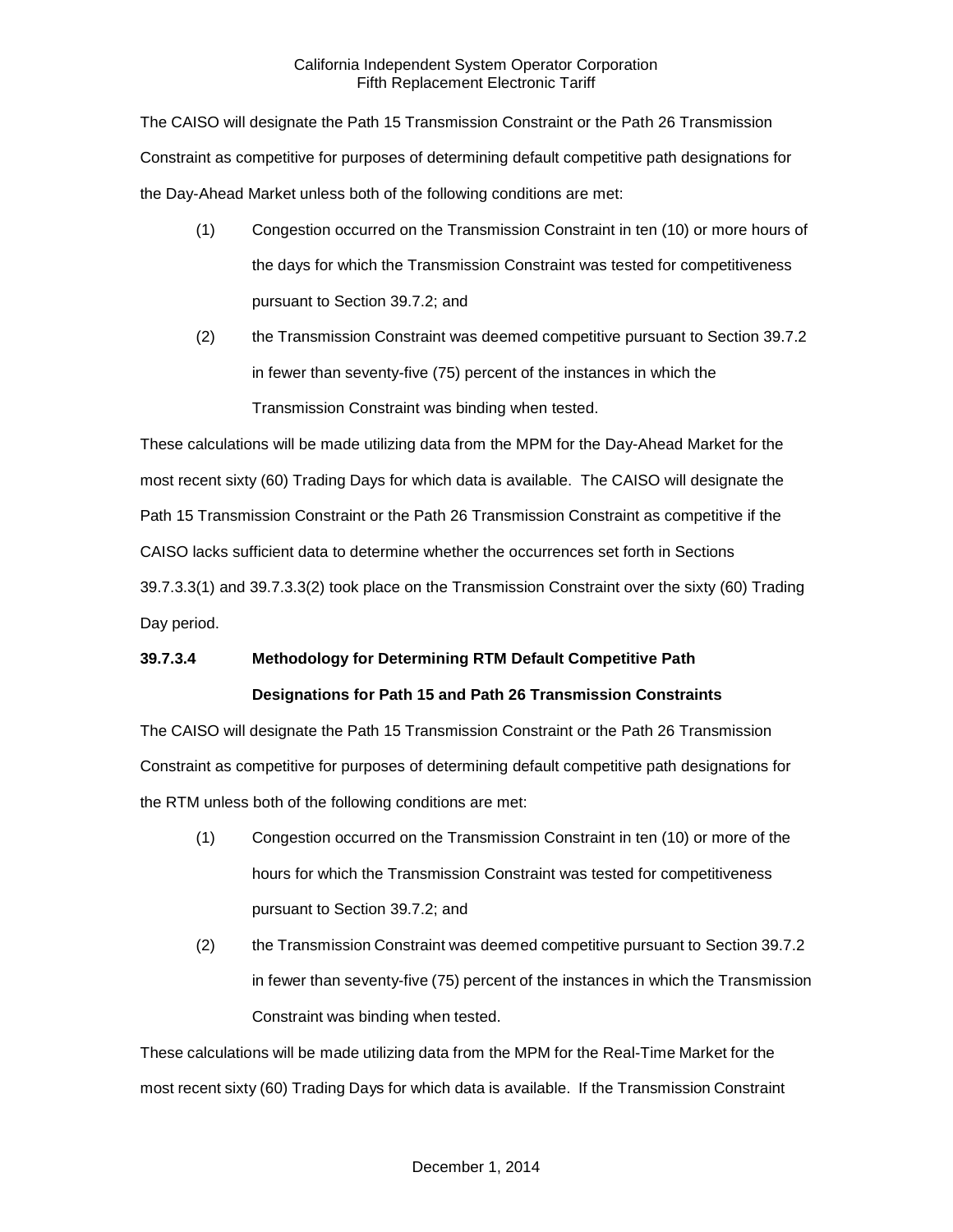was binding during any 15-minute interval during an hour, then the Transmission Constraint will be deemed to be binding for the entire hour. If the Transmission Constraint was determined to be non-competitive during any 15-minute interval during an hour, then the Transmission Constraint will be deemed to be non-competitive for the entire hour. The CAISO will designate the Path 15 Transmission Constraint or the Path 26 Transmission Constraint as competitive if the CAISO lacks sufficient data to determine whether the occurrences set forth in Sections 39.7.3.4(1) and 39.7.3.4(2) took place on the Transmission Constraint over the sixty (60) Trading Day period.

## <span id="page-23-0"></span>**39.8 Eligibility For Bid Adder**

A Scheduling Coordinator submitting Bids for Generating Units is eligible to have a Bid Adder applied to a Generating Unit for the next operating month if the criteria in Section 39.8.1 are met as determined on a monthly basis in the preceding month.

## <span id="page-23-1"></span>**39.8.1 Bid Adder Eligibility Criteria**

To receive a Bid Adder, a Generating Unit must: (i) have a Mitigation Frequency that is greater than eighty (80) percent in the previous twelve (12) months; and (ii) must not have a contract to be a Resource Adequacy Resource for its entire Net Qualifying Capacity, or be designated under the CPM for its entire Eligible Capacity, or be subject to an obligation to make capacity available under this CAISO Tariff. If a Generating Unit is designated under the CPM for a portion of its Eligible Capacity, the provisions of this section apply only to the portion of the capacity not designated. Scheduling Coordinators for Generating Units seeking to receive Bid Adders must further agree to be subject to the Frequently Mitigated Unit option for a Default Energy Bid. Run hours are those hours during which a Generating Unit has positive metered output. Generating Units that received RMR Dispatches and/or incremental Bids dispatched out of economic merit order to manage local Congestion in an hour prior to the effective date of this Section will have that hour counted as a mitigated hour in their Mitigation Frequency. After the first twelve (12) months from the effective date of this Section, the Mitigation Frequency will be based entirely on a Generating Unit being mitigated under the MPM procedures in Sections 31 and 33.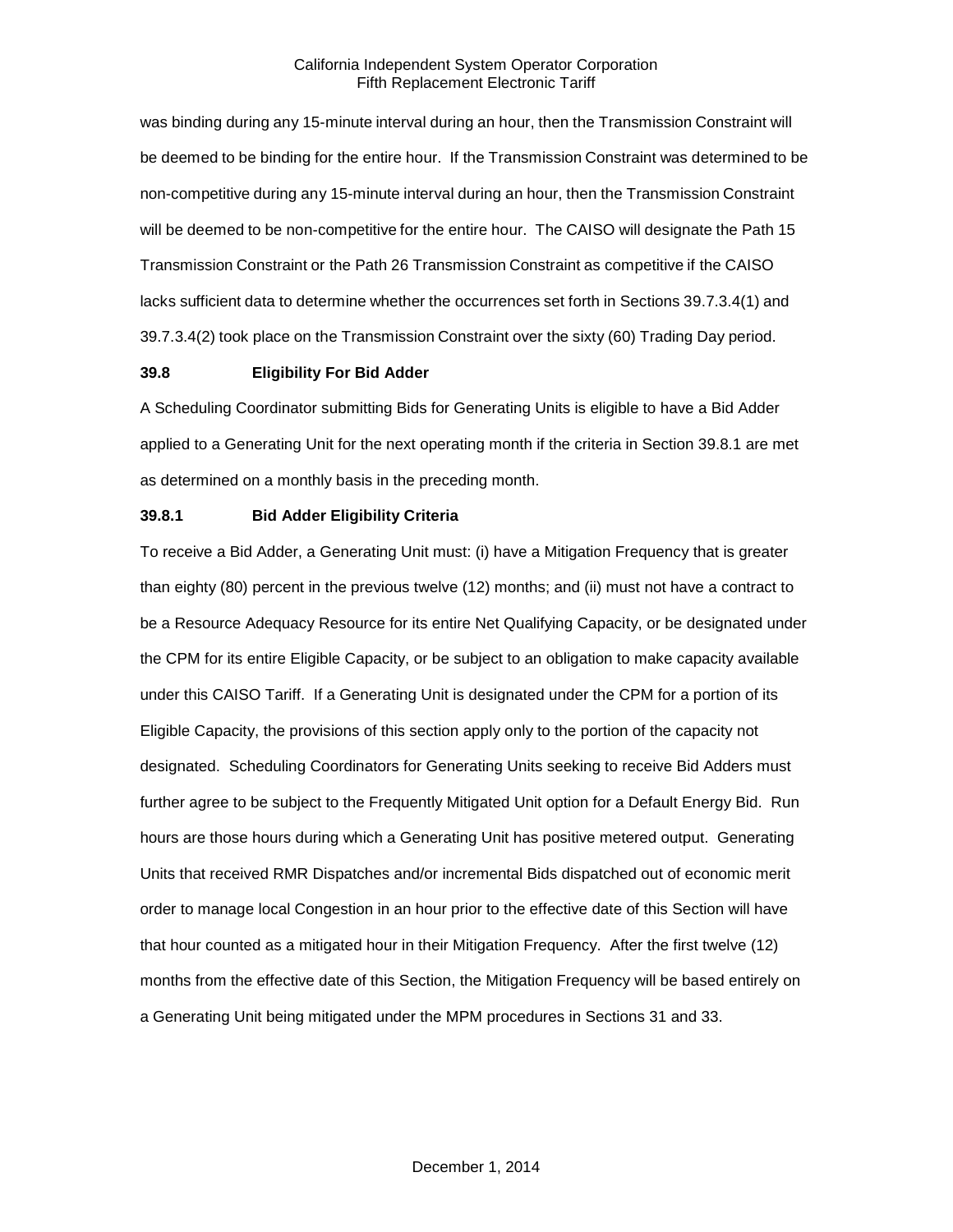# <span id="page-24-0"></span>**39.8.2 New Generating Units**

For new Generating Units, with less than twelve (12) months of operation, determination of eligibility for the Bid Adder will be based on data beginning with the first date the Generating Unit participated in the CAISO Markets through the end date of the period for which the Mitigation Frequency is being calculated. The 200 run hour criteria will be pro-rated for the proportion of a twelve (12)-month period that the new Generating Unit submitted effective Bids in the CAISO markets.

# <span id="page-24-1"></span>**39.8.3 Bid Adder Values**

The value of the Bid Adder will be either: (i) a unit-specific value determined in consultation with the CAISO or an independent entity selected by the CAISO, or (ii) a default Bid Adder of \$24/MWh. For Generating Units with a portion of their capacity identified as meeting an LSE's Resource Adequacy Requirements, that Generating Unit's Bid Adder value will be reduced by the percent of the Generating Unit's capacity that is identified as meeting an LSE's Resource Adequacy Requirements. The reduced Bid Adder will be applied to that Generating Unit's entire Default Energy Bid Curve.

# <span id="page-24-2"></span>**39.9 CRR Monitoring And Affiliate Disclosure Requirements**

The CAISO will monitor the CRR holdings and CAISO Markets activity for anomalous market behavior, gaming, or exercise of market power resulting from CRR ownership concentrations that are not aligned with actual transmission usage as a result of secondary market auction outcomes. If the CAISO identifies such behavior it may seek FERC approval to impose position limits on the total number or MW quantity of CRRs that may be held by any single entity and its Affiliates. Each CRR Holder or Candidate CRR Holder must notify the CAISO of any Affiliate that is a CRR Holder, Candidate CRR Holder, or Market Participant, any Affiliate that participates in an organized electricity market in North America, and any guarantor of any such Affiliate.

# <span id="page-24-3"></span>**39.10 Mitigation Of Exceptional Dispatches Of Resources**

The CAISO shall apply Mitigation Measures to Exceptional Dispatches of resources when such resources are committed or dispatched under Exceptional Dispatch for purposes of: (1) addressing reliability requirements related to non-competitive Transmission Constraints; (2)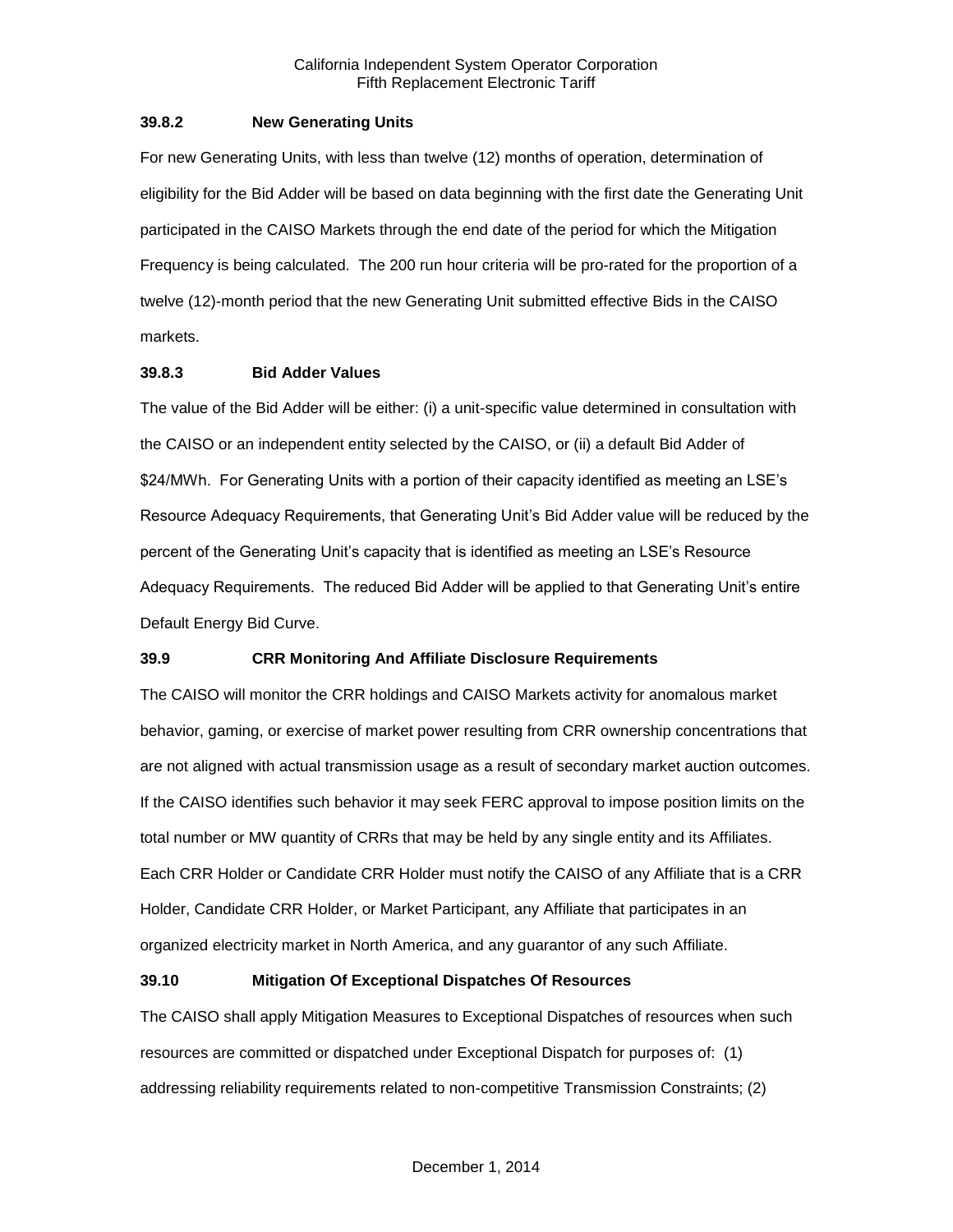ramping resources with Ancillary Services Awards or RUC Capacity to a dispatch level that ensures their availability in Real-Time; (3) ramping resources to their Minimum Dispatchable Level in Real-Time; and (4) addressing unit-specific environmental constraints not incorporated into the Full Network Model or the CAISO's market software that affect the dispatch of Generating Units in the Sacramento Delta and are commonly known as "Delta Dispatch".

# <span id="page-25-0"></span>**39.10.1 Measures For Resources Eligible For Supplemental Revenues**

In all cases where a resource is subject to Mitigation Measures under Section 39.10, and the resource is eligible for supplemental revenues pursuant to Section 39.10.3, Exceptional Dispatch Energy delivered by the resource shall be settled as set forth in either Section 11.5.6.7.1 or Section 11.5.6.7.3, whichever is applicable.

# <span id="page-25-1"></span>**39.10.2 Resources Not Eligible For Supplemental Revenues**

In all cases where a resource is subject to Mitigation Measures under Section 39.10, and the resource is not eligible for supplemental revenues pursuant to Section 39.10.3, Exceptional Dispatch Energy delivered by the resource shall be settled as set forth in either Section 11.5.6.7.2 or Section 11.5.6.7.3, whichever is applicable.

# <span id="page-25-2"></span>**39.10.3 Eligibility For Supplemental Revenues**

Except as provided in Section 39.10.4, a resource that is committed or dispatched under Exceptional Dispatch shall be eligible for supplemental revenues only during such times that the resource meets all of the following criteria:

- (i) the resource has notified the CAISO, at least seven days prior to the calendar month in which the Exceptional Dispatch occurs, that the resource has chosen to receive supplemental revenues in lieu of an Exceptional Dispatch CPM designation under Section 43.1.5;
- (ii) the resource has been mitigated under Section 39.10;
- (iii) the resource is not under an RMR Contract, is not designated as CPM Capacity, and is not a Resource Adequacy Resource, unless the resource is a Partial Resource Adequacy Resource or a partial CPM resource, and the Exceptional Dispatch requires non-RA Capacity or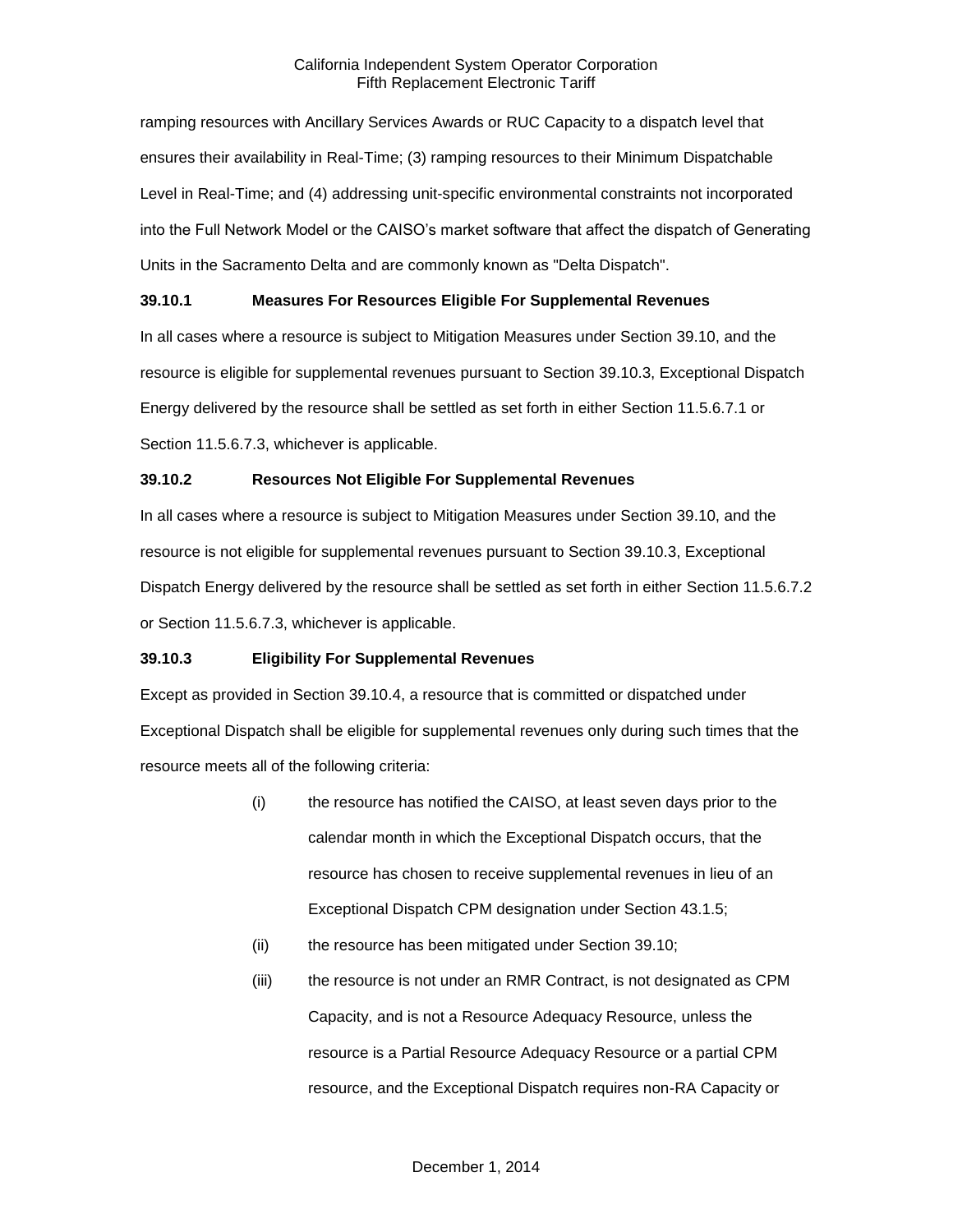non-CPM Capacity, in which case only the capacity not committed as Resource Adequacy Capacity or CPM Capacity is eligible for supplemental revenues; and

(iv) the resource has a Bid in the IFM and RTM for the applicable Operating Day or Operating Hour in which the resource is committed or dispatched under Exceptional Dispatch.

# <span id="page-26-0"></span>**39.10.4 Limitation On Supplemental Revenues**

Supplemental revenues authorized under this Section 39.10 shall not exceed within a 30-day period (this 30-day period begins on the day of the first Exceptional Dispatch of the resource and re-starts on the day of the first Exceptional Dispatch of the resource following the end of any prior 30-day period) the difference between any monthly CPM Capacity Payments due the resource for the 30-day period (calculated according to the ratio of the actual number of days that the resource had capacity designated as CPM Capacity during the 30-day period to the total number of days in the month) and the monthly CPM Capacity Payment, without any CPM Availability Factor adjustment, for which the resource would be eligible pursuant to Section 43.6 had its entire capacity less any Resource Adequacy Capacity been designated as an CPM resource.

# <span id="page-26-1"></span>**39.10.5 Calculation Of Exceptional Dispatch Supplemental Revenues**

The amount of Exceptional Dispatch supplemental revenues accrued by a resource within any 30-day period as defined in Section 39.10.4 shall be a running total of the sum of supplemental revenues received during that 30-day period. The calculation of supplemental revenues accrued by a resource within a 30-day period is based on the higher of (a) the Energy Bid price for the resource minus the Default Energy Bid price for the resource or (b) the Resource-Specific Settlement Interval LMP minus the Default Energy Bid price for the resource. The greater of (a) or (b) is multiplied by the amount of Energy provided by the resource under Exceptional Dispatch, and the results of that multiplication are summed across the successive hours of the 30-day period. Once the resource has reached the limit on supplemental revenues described in Section 39.10.4 based on the calculation above, then the Settlement for the resource will be as provided